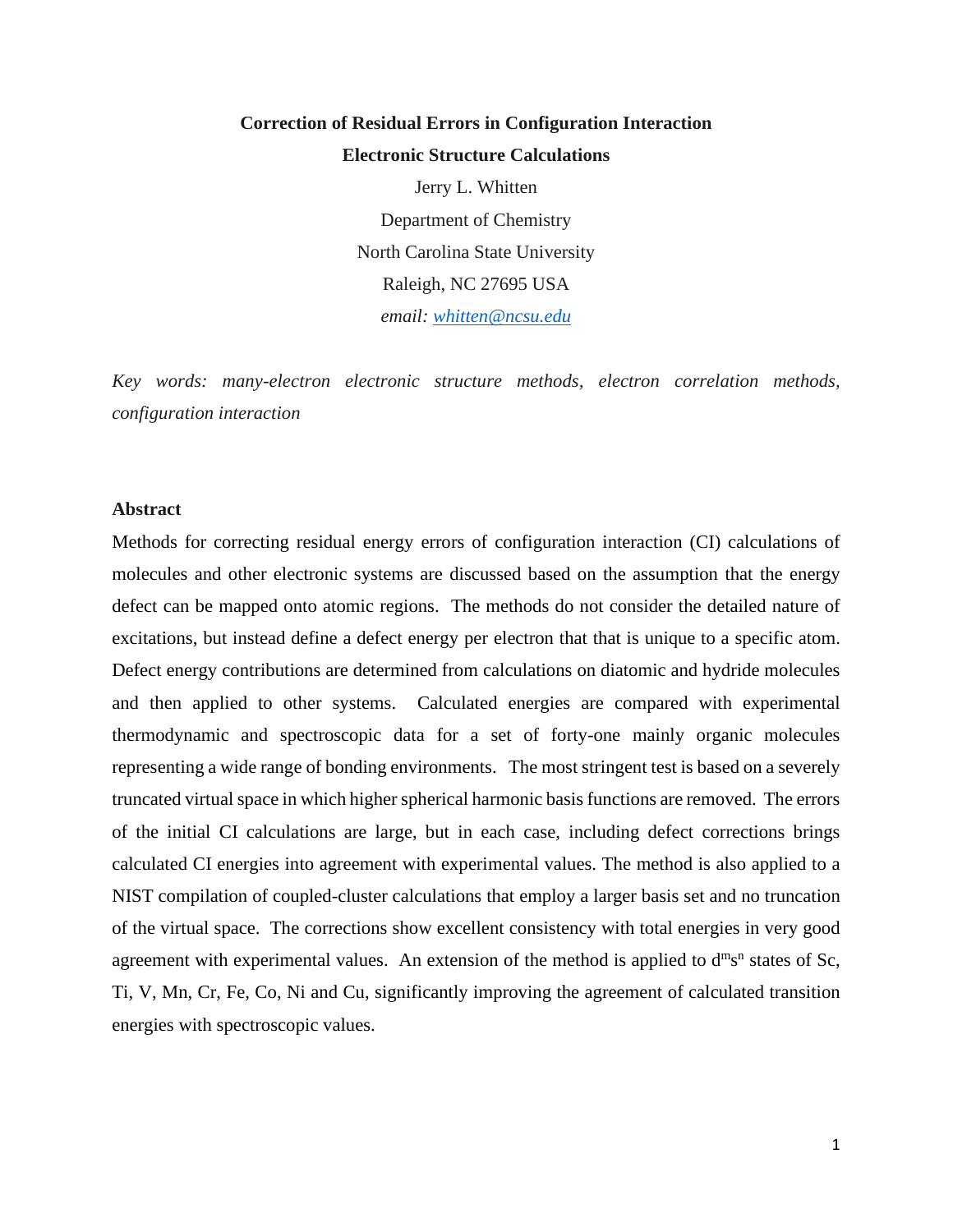### **I. Introduction**

The accuracy of electronic structure calculations by configuration interaction (CI) depends on the completeness of the single particle basis and the completeness of the set of configurations used in the expansion of the wavefunction. As systems increase in size it becomes increasingly difficult to obtain energies close to the exact values. There is a vast literature on CI approaches ranging from perturbation methods that generate configurations and evaluate energies efficiently to methods for partitioning large systems into localized electronic subspaces or ways to balance errors in systems that are being compared.<sup>1-39</sup> Relatively few configurations are required to dissociate molecules correctly or to create proper spin states, but dynamical correlation effects, particularly those associated with angular correlation, require higher spherical harmonic basis functions and this leads to a rapid increase in number of interacting configurations. Finding more efficient ways to treat large systems by coupled-cluster<sup>22-24</sup> and multireference methods<sup>9-11,25-27</sup> and methods that use non-orthogonal molecular orbitals $28-29$  are continuing research areas in the quest to find increasing accurate descriptions of ground and excited states of molecules and materials.

In this work, we assume a CI calculation has been carried out on an electronic system. The calculation is assumed to be sufficiently accurate to describe spin states and to capture important static correlation contributions but may be deficient in its single-particle basis or completeness of the CI. The objective is to correct the energy error to agree more closely with the exact energy of the system determined from experimental thermodynamic and spectroscopic data.

The paper is organized in several parts: (1) The ideas underlying the correction methods are discussed; (2) Two methods of error correction are applied to a data set of forty-one mainly organic molecules containing C, N, O, F and H in a variety of bonding environments; (3) One of the error correction methods is applied to a published NIST data base of coupled-cluster calculations<sup>2</sup>; and (4) Error corrections are applied to ground and excited states of transition metal atoms Sc, Ti, V, Mn, Cr, Fe, Co, Ni and Cu corresponding to  $s^2d^n$ ,  $s^1d^{n+1}$ ,  $s^0d^{n+2}$  occupancy. The transition metal states have substantially different correlation energies, and the objective is to bring calculated transition energies into agreement with spectroscopic values.

Some of the same ideas have been discussed in a previous paper  $(JCP 2020)^5$  where the objective was to correct lower-level CI calculations to match more closely the energies of higher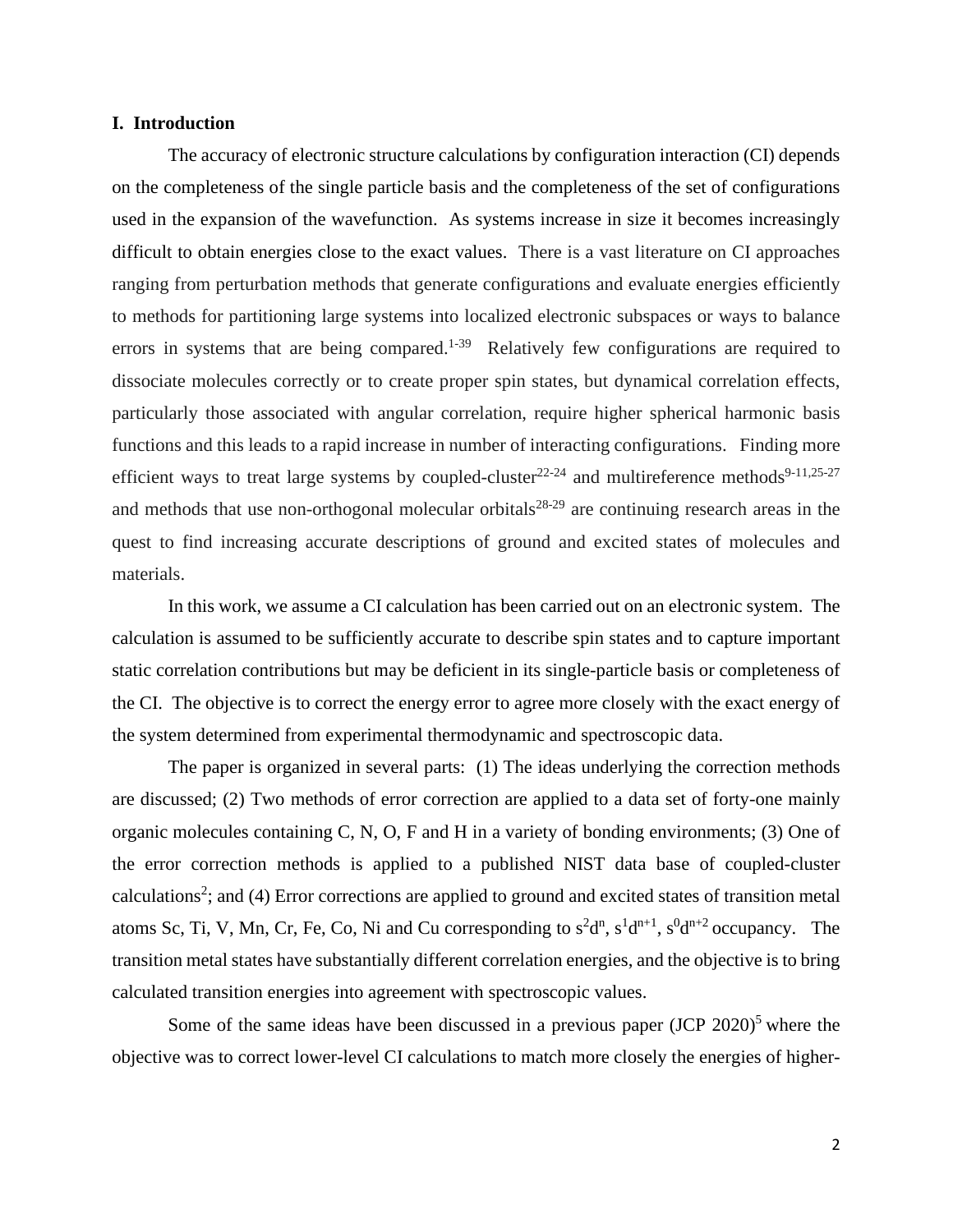level calculations. The present work extends the methods in new directions and provides a more stringent test of the accuracy.

#### **II. Methods**

For a given electronic system, we begin with a CI calculation that is sufficiently accuracy to account for major static correlation contributions. As noted, errors in the calculation may exist from incompleteness of the basis set or incomplete configuration interaction. For example, missing from the expansion may be configurations containing higher spherical harmonic components required for angular correlation. The first requirement of a correction method is to account for missing local contributions to the correlation energy.

The correction is formulated as an energy defect per electron that depends on the location in space. For a system of N electrons, the energy defect is

$$
E^{corr} = \int \gamma(x, y, z) \rho(x, y, z) dv
$$

where  $\rho_{(x, y, z)}$  is the electron density and  $\gamma$  is an energy defect that varies within the molecule. The Hohenberg-Kohn theorem would allow  $\gamma$  to be expressed as a functional of the density, <sup>40</sup> however, we wish to develop an argument in a much simpler direction. We consider below two different arguments that lead to the same general conclusion. Since the objective is to match the exact total energy,  $\gamma$  factors are intended to account for the total energy defect of the CI treatment including missing electron correlation, single-particle basis set deficiencies and relativistic effects. We shall refer to  $\gamma$  subsequently as an energy defect factor.

# **Argument 1**

Density expansions can be determined by minimizing a rigorous 2-particle error bound, <sup>41</sup>

$$
<\rho(1) - \rho'(1) | r_{12}^{-1} | \rho(2) - \rho'(2) > \ge 0
$$

where  $\rho$  is a single-determinant (SCF) density defined by occupied molecular orbitals,  $\varphi_p$ , and basis functions,  $f_i$ ,

$$
\rho = \sum_{p} \varphi_{p} \varphi_{p} = \sum_{i,j} w_{ij} f_{i} f_{j}
$$

and  $\rho'$  is a proposed approximation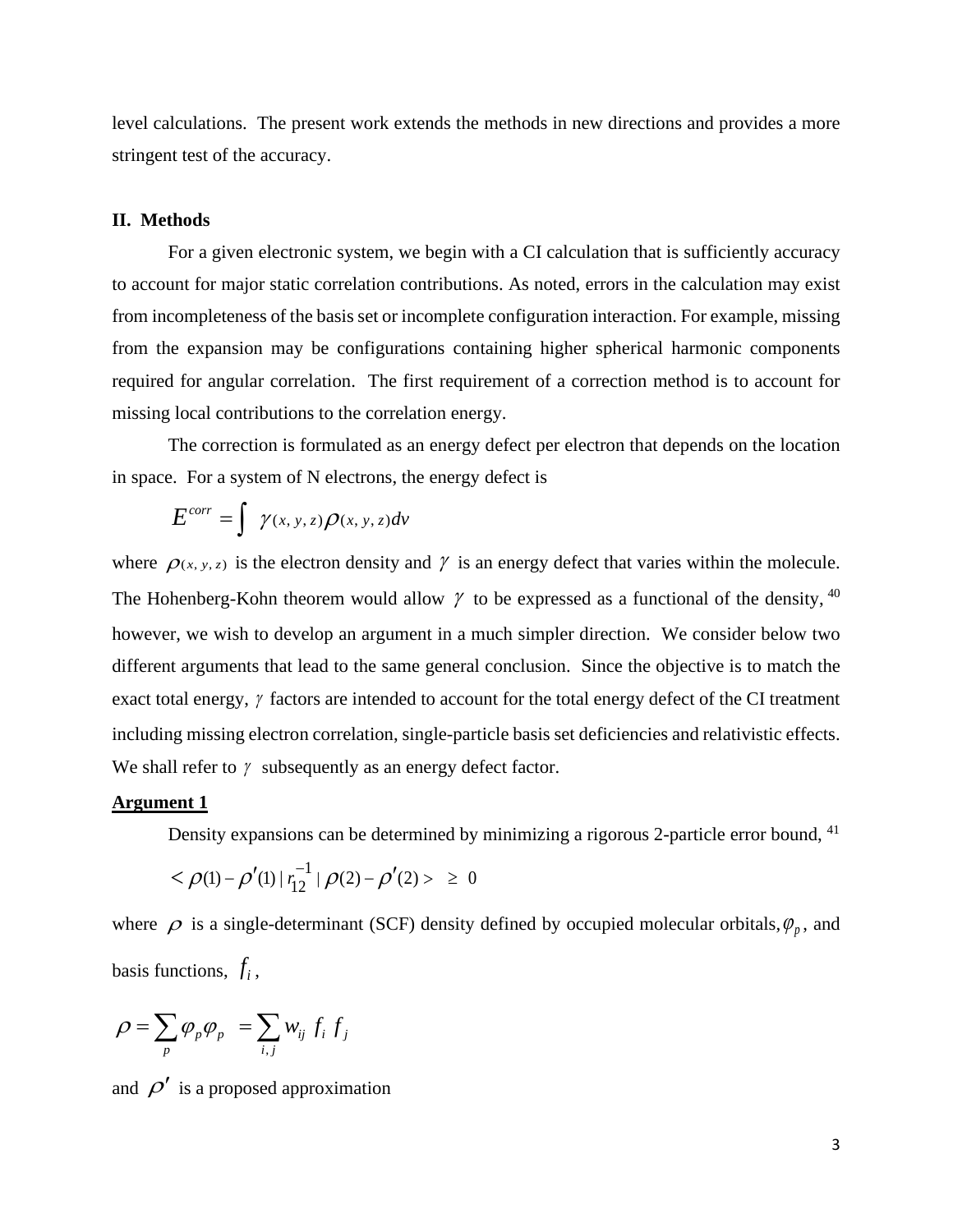$$
\rho' = \sum_{i,j}^{i,j \in M} \lambda_{ij} f_i f_j
$$
 (*i*, *j* on same atomic site M)

The coefficients  $\lambda_{ij}$  are chosen to minimize the error bound and then renormalized to give the exact number of electrons. Limiting the expansion to basis functions on the same nucleus is a major restriction, but as discussed previously such expansions can accurately approximate the total Coulomb interaction energy.<sup>5,41-46</sup> Table I illustrates the quality of the expansion for several molecules for the basis sets used in the present work. Using the expansion gives the correction

$$
E^{corr} = \sum_{i,j}^{i,j \in M} \lambda_{ij} \int \gamma f_i f_j dv = \sum_{i,j}^{i,j \in M} \lambda_{ij} < f_i |\gamma| f_j > \sqrt{\sum_{i,j}^2 \sum_{j=1}^{i,j} \sum_{j=1}^{j} \sum_{j=1}^{j} \sum_{j=1}^{j} \gamma f_j}
$$

We now define an average  $\gamma_M$  for basis functions on the same nucleus

$$
E^{corr} = \sum_{M}^{nuclei} \gamma_M \sum_{i,j}^{i,j \in M} \lambda_{ij} < f_i | f_j > = \sum_{M}^{nuclei} \gamma_M P_M
$$

where  $P_M$  is the population of electrons on nucleus  $M$  defined by the density expansion.

# **Argument 2**

Consider the exact expansion

$$
\rho = \sum_{p} \varphi_{p} \varphi_{p} = \sum_{i,j} w_{ij} f_{i} f_{j}
$$

and

$$
E^{corr} = \sum_{i,j} w_{ij} \int \gamma f_i f_j dv = \sum_{i,j} w_{ij} < f_i \mid \gamma \mid f_j > \frac{1}{2} \int \gamma f_j dv
$$

If  $f_i$  and  $f_j$  are on different nuclei *M* and *N*, or on the same nucleus *M*=*N*, then we define  $\gamma = \frac{1}{2}(\gamma_M + \gamma_N)$ , i.e., the defect correction for the overlap region is taken as the average of the two atomic contributions. This gives

$$
E^{corr} = \sum_{M}^{nuclei} \gamma_M \sum_{i,j}^{i,j \in M} w_{ij} < f_i | f_j > = \sum_{M}^{nuclei} \gamma_M P_M
$$

where  $P_M$  is the population. Because of the definition of the overlap contribution, the final population in the second approach is the same as the Mulliken population. The populations in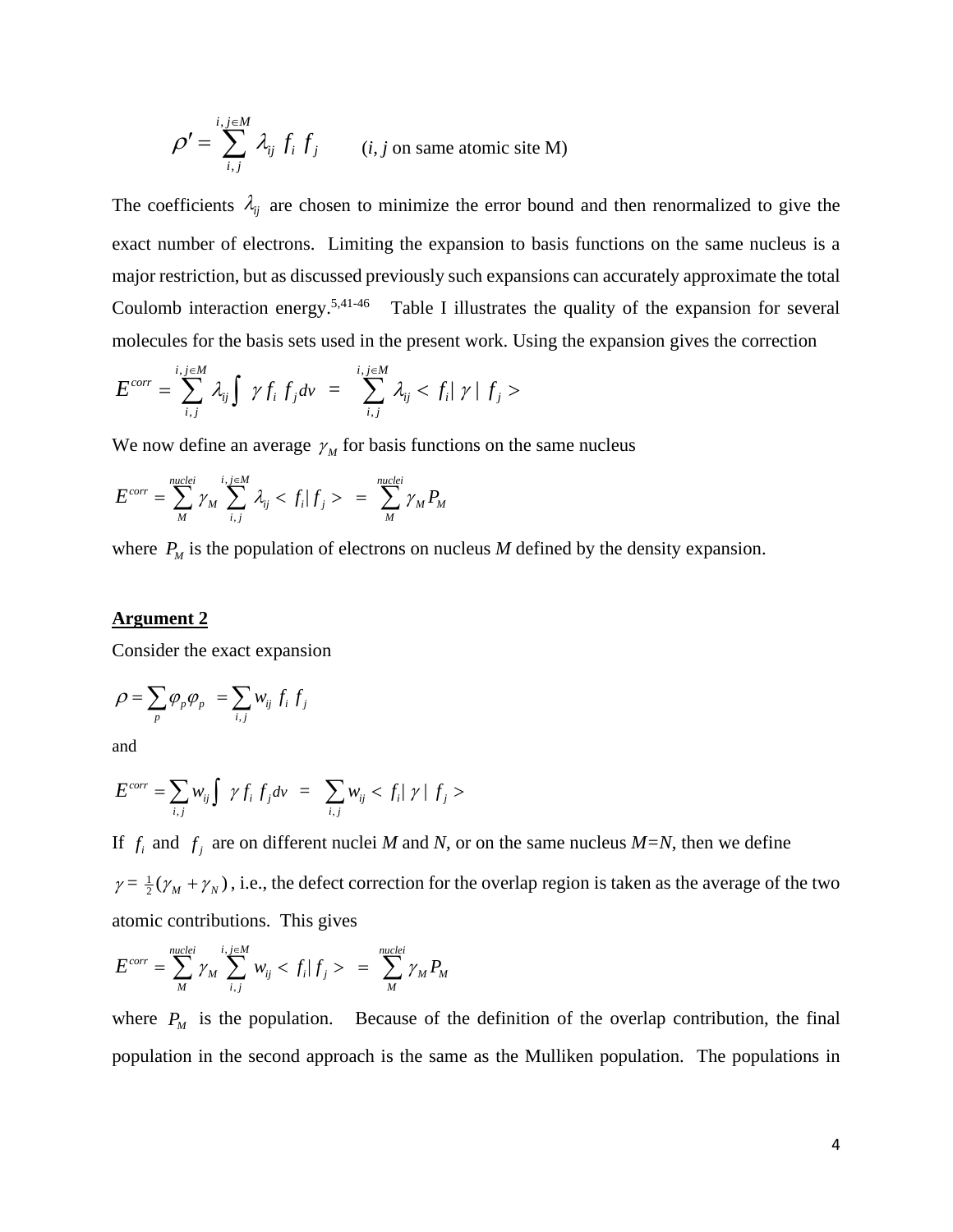Approach 1 and Approach 2 will be numerically different, however, except for homonuclear diatomic molecules.

**Table 1.** Expansion of electron densities based on minimization of the rigorous bound

 $\mathcal{E} = \langle \rho(1) - \rho'(1) | r_1^{-1} | \rho(2) - \rho'(2) \rangle \ge 0$  where  $\rho$  is the exact SCF density and  $\rho'$ is an expansion containing only basis functions on the same site (see text). Values in parentheses are for a  $\rho'$  expansion using coefficients from a Mulliken approximation for basis function products on different nuclei.

|                  |          | $<\rho(1)  r_{12}^{-1} \rho(2) > \langle \rho'(1)  r_{12}^{-1} \rho'(2) >$ | % $errora$<br>$\mathcal{E}$ |        |  |
|------------------|----------|----------------------------------------------------------------------------|-----------------------------|--------|--|
| Ethylene         | 70.3814  | 70.3726                                                                    | 0.0088                      | 0.0125 |  |
|                  |          | (70.3471)                                                                  |                             |        |  |
| Acetylene        | 60.6961  | 60.6948                                                                    | 0.0013                      | 0.0021 |  |
|                  |          | (60.6505)                                                                  |                             |        |  |
| Benzene          | 312.2793 | 312.2612                                                                   | 0.0181                      | 0.0058 |  |
|                  |          | (312.1938)                                                                 |                             |        |  |
| Furan            | 269.8652 | 269.8451                                                                   | 0.0201                      | 0.0074 |  |
|                  |          | (269.7715)                                                                 |                             |        |  |
| $C_6H_5-NH_2$    | 407.5608 | 407.5395                                                                   | 0.0213                      | 0.0052 |  |
|                  |          | (407.4531)                                                                 |                             |        |  |
| Glycine          | 315.7287 | 315.7069                                                                   | 0.0218                      | 0.0069 |  |
|                  |          | (315.6273)                                                                 |                             |        |  |
| Glyoxal          | 212.0970 | 212.0848                                                                   | 0.0122                      | 0.0057 |  |
|                  |          | (212.0314)                                                                 |                             |        |  |
| H <sub>2</sub> O | 46.7273  | 46.7242                                                                    | 0.0031                      | 0.0067 |  |
|                  |          | (46.6978)                                                                  |                             |        |  |
| <b>FHCO</b>      | 172.6083 | 172.5957                                                                   | 0.0126                      | 0.0073 |  |
|                  |          | (172.5507)                                                                 |                             |        |  |

<sup>a</sup> The % error =  $100\varepsilon / <\rho(1) |r_{12}^{-1}|\rho(2)$  >; energies are in hartrees.

The second approach is extraordinarily simple and instead of working with the total density, we can define a modified Hamiltonian for the system as

$$
H''=H+\sum_i h_i''
$$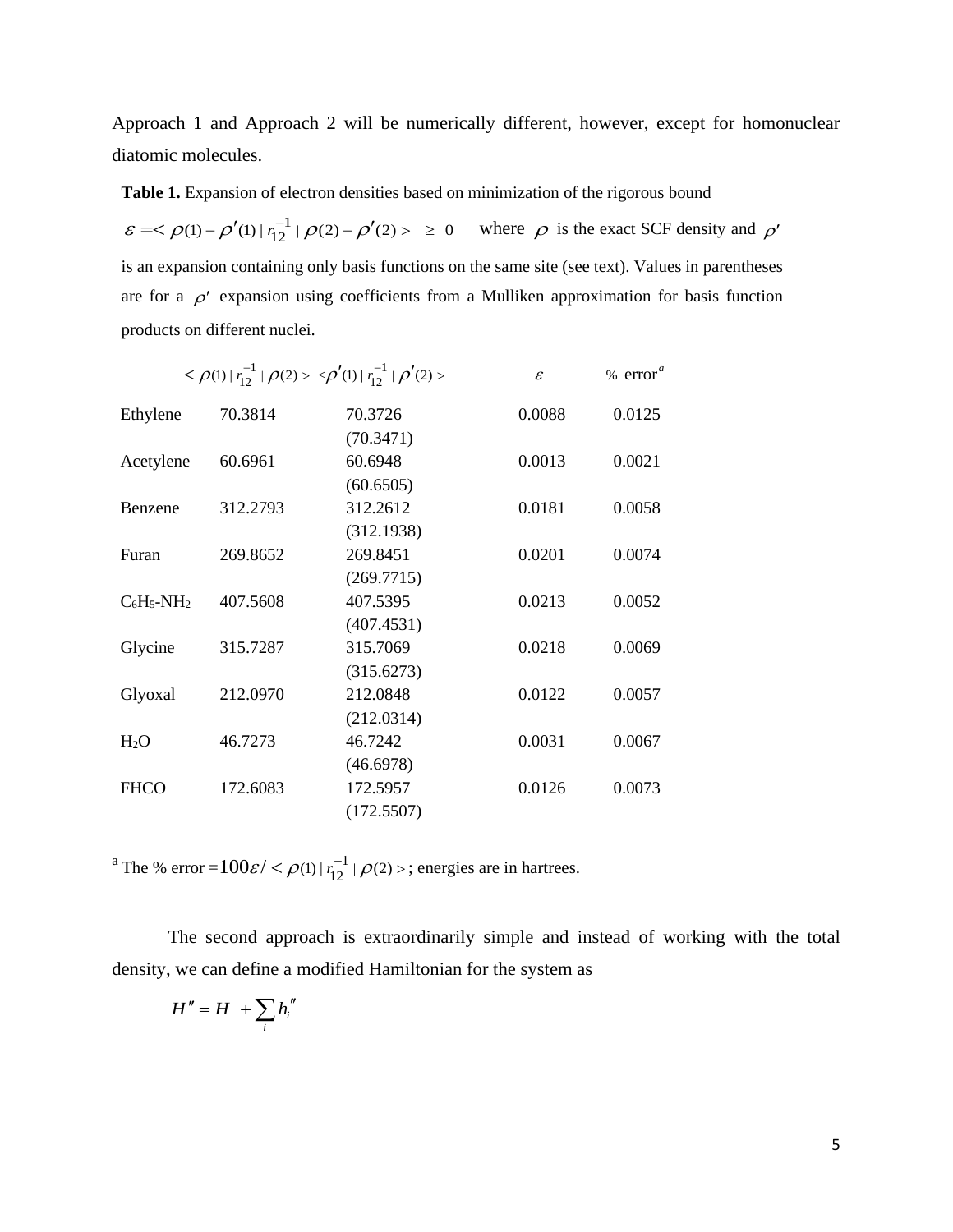where H is the exact Hamiltonian and  $h_i^{\prime\prime}$  is a one electron operator that carries the defect contribution. The  $h_i''$  is defined by its matrix elements

$$
\langle f_i | h'' | f_j \rangle = \frac{1}{2} \langle f_i | f_j \rangle (\gamma_M + \gamma_N)
$$
  

$$
f_i \varepsilon M \quad f_j \varepsilon N
$$

The expectation value of  $H''$  then includes the correction. The correction factors slightly affect the iterations of an SCF calculation transferring charge to the atom with larger  $\gamma$ . If there were no difference in values of  $\gamma_M$  there would be no change in the Fock operator since for orthogonal orbitals occupied  $\varphi_p$  and virtual  $\varphi_q$  since  $\langle \varphi_p | \gamma | \varphi_q \rangle = \gamma \langle \varphi_p | \varphi_q \rangle = 0$ . The energies reported in subsequent tables contain the self-consistent-field and CI contributions.

#### **III. Many-electron calculations and virtual space reductions**

As basis sets and the configuration interaction method approach completeness, uncertainties in the energy-defect factor corrections decrease. We shall later examine a few higher-level couplecluster calculations to demonstrate this point. In this section, however, we are interested in a stringent test of the energy-defect method by sharply reducing the size of the virtual space and the CI. Calculated energies are compared with exact experimental values from thermodynamic and spectroscopic data. Basis sets are described in Appendix I. Hartree-Fock quality expansions of 1s, 2s and 2p orbitals for C, N, O, and F are employed plus additional  $s'$ ,  $s''$ ,  $p'$ ,  $p''$ , d functions to allow polarization and correlation contributions; the basis for H is  $1s, s', p'$ . The multi-reference CI method used for all calculations has been described previously and is summarized in the Appendix.

The virtual space for all molecular calculations is determined as follows:

a) A SCF calculation on the molecule of interest is carried out using the full basis. A virtual space is created by removing the diffuse functions  $s''$ ,  $p''$ , the *d* functions, and hydrogen *p*type functions, thus, leaving only a double-zeta type basis for the virtual space. This can be done either by localization or as in the present work by carrying out a SCF calculation for the virtual space with the unwanted functions removed. The virtual molecular orbitals are orthogonalized to the occupied SCF orbitals and to other virtual orbitals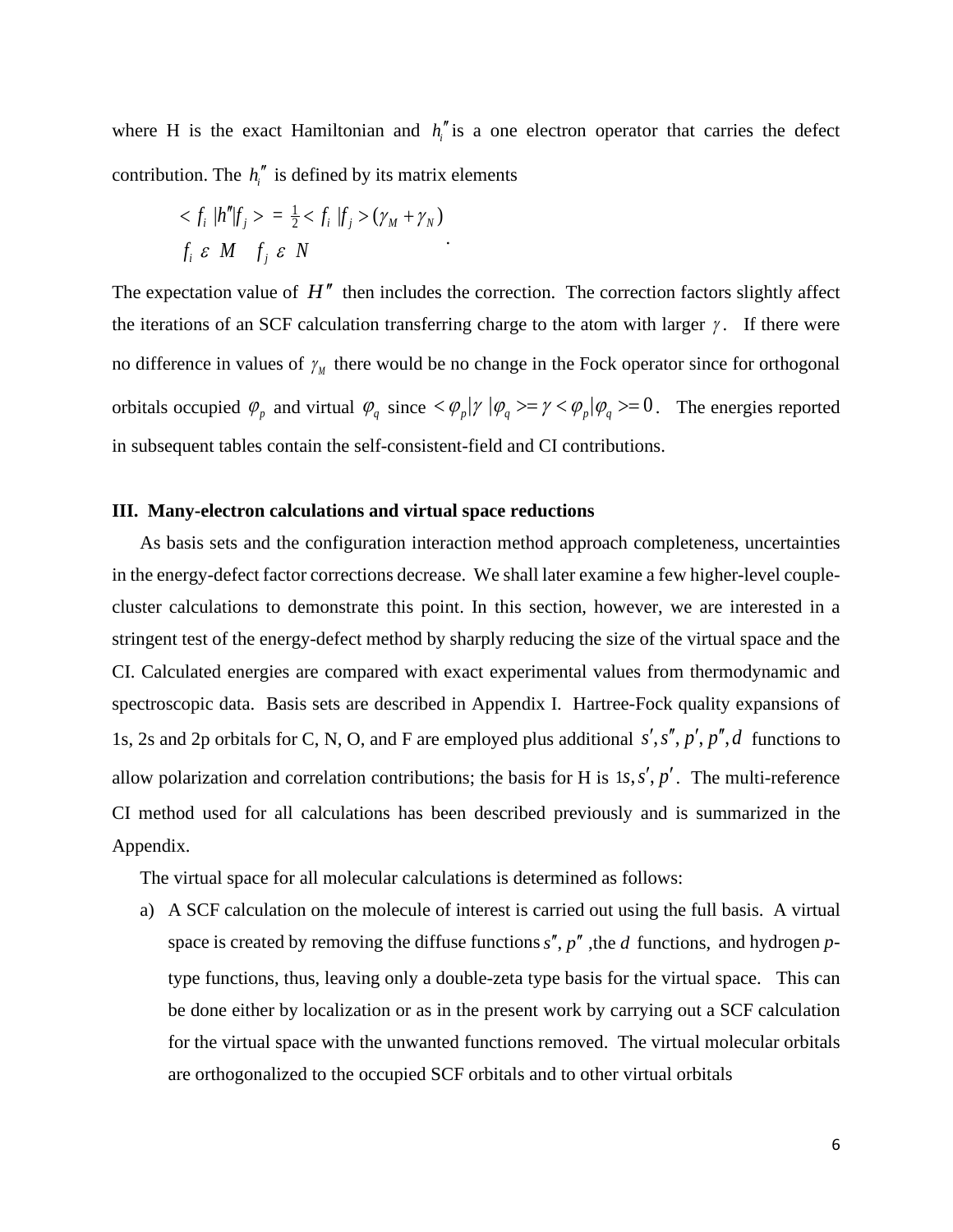b) A CI calculation on the system with the set of occupied molecular orbitals and the reduced set of virtual orbitals is carried out to obtain a CI energy,  $E^{CI}$ . We refer to the difference  $E^{error} = E^{CI} - E^{exact}$  as the energy defect to be captured by the defect factors  $\gamma_M$ .

Proceeding in this way avoids confusing the polarization and correlation roles of the omitted functions since the full-basis and polarization effects are included in the 1-det SCF calculation.

#### **Determination of** γ

We now consider the determination of  $\gamma$  values for molecules containing C, N, O, F and H. The CI calculations use the truncated virtual space defined in the previous section. For a given molecule, it is always possible to find values for  $\gamma$  that correct the calculated CI energy to match the exact energy. One way of proceeding would be to consider a reference set of molecules representing different bonding environments and determine average values  $γ<sub>M</sub>$  for each atomic component *M*. The usefulness of the result would depend on the deviation of individual values from the average. We shall adopt a simpler approach based only on calculations for the diatomic and hydride molecules  $M_2$  and  $MH_y$ ,  $M = C, N, O, F, H$ . The diatomic molecules include sigma and pi type bonding while the hydrides emphasize sigma bonding.

For the homonuclear diatomic molecules, it follows from the equivalence of the nuclei, that  $\gamma_M = E_{M_2}^{error} / N_{M_2}$  where  $N_{M_2}$  is the total number of electrons in the molecule (including 1s electrons). For the hydride, a new value of  $\gamma_M$  is determined assuming the diatomic value for hydrogen,  $\gamma_{H}$ . Values for  $\gamma_{M}$  are reported in Table 2 along with an average value for each nucleus *M*. For other molecules, we would expect the optimum values for  $\gamma_M$  to lie within or close to the hydride-diatomic limits. We investigate this question in the following section. Improvements in either the basis or many-electron treatment would lead to a smaller hydride-diatomic range and less uncertainty in the energy-defect calculations.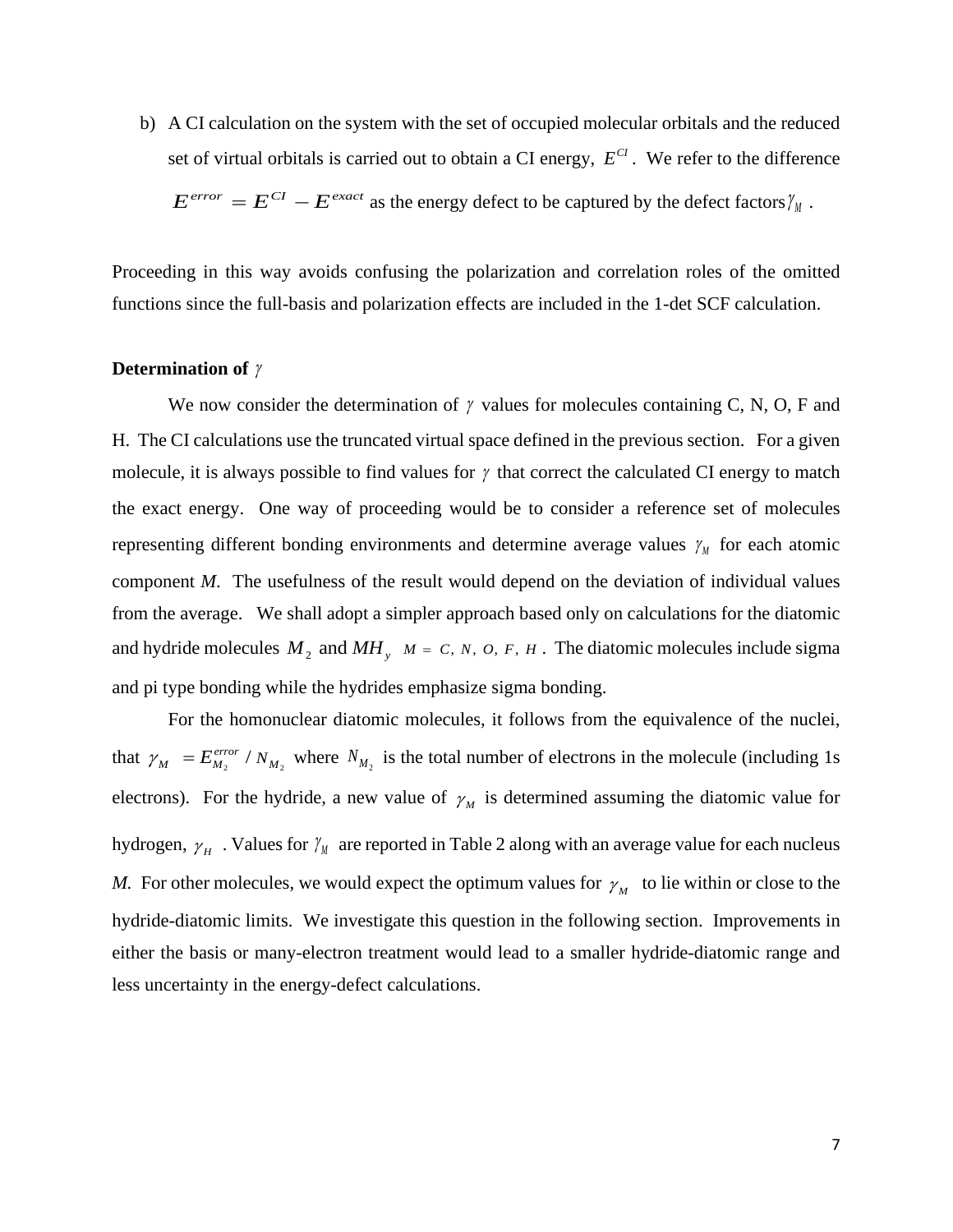**Table 2.** Energy defect factors,  $\gamma_M$ , (energies per electron) calculated at the CI level for diatomic, M2, and hydride, MHy, molecules using  $\langle f_i | h'' | f_j \rangle = \frac{1}{2} \langle f_i | f_j \rangle (\gamma_M + \gamma_N)$ , see text.

| atom | diatomic | hydride  | avg          |
|------|----------|----------|--------------|
| F    | 0.035155 | 0.035488 | 0.035321     |
| Ω    | 0.031874 | 0.033971 | 0.032923     |
| N    | 0.027339 | 0.031312 | 0.029326     |
| C    | 0.025380 | 0.029620 | $0.027500^a$ |
| H    | 0.010370 | 0.010370 | 0.010370     |
|      |          |          |              |

 $a_{\gamma_c} = 0.027267$  equalizes the error per C in C<sub>2</sub> and CH<sub>4</sub>. This value is used in all subsequent calculations. For other

atoms, the differences between the average and equal M errors are negligible.

# **IV. Molecular calculations**

To evaluate the accuracy of the proposed energy defect corrections, we carry out calculations on forty-one molecules representing different bonding environments. As noted earlier all basis functions are included in the SCF description to provide flexibility and account for polarization contributions. The virtual space is severely truncated, however, as described above; for example, the number of virtual molecular orbitals used in the CI is only 12 for  $CH_4$  (reduced from 33) and 45 for benzene (reduced from 117). The resulting CI expansions are therefore relatively small even for single and double excitations from up to 400 reference determinants and a selection threshold of 1x10-7 because of the reduced size of the virtual space. The results are intended as a test of the error correction method when the CI is sufficient to include important static effects, but the total energy of the CI is far from the exact value.

Before considering the full set of molecules, it is useful to focus on a few representative molecules to define the scope of the study. We first consider Approach 2 which makes use of *h*′′ to include the defect correction. Calculations and supporting information on which the exact energies are based are reported in Table 3.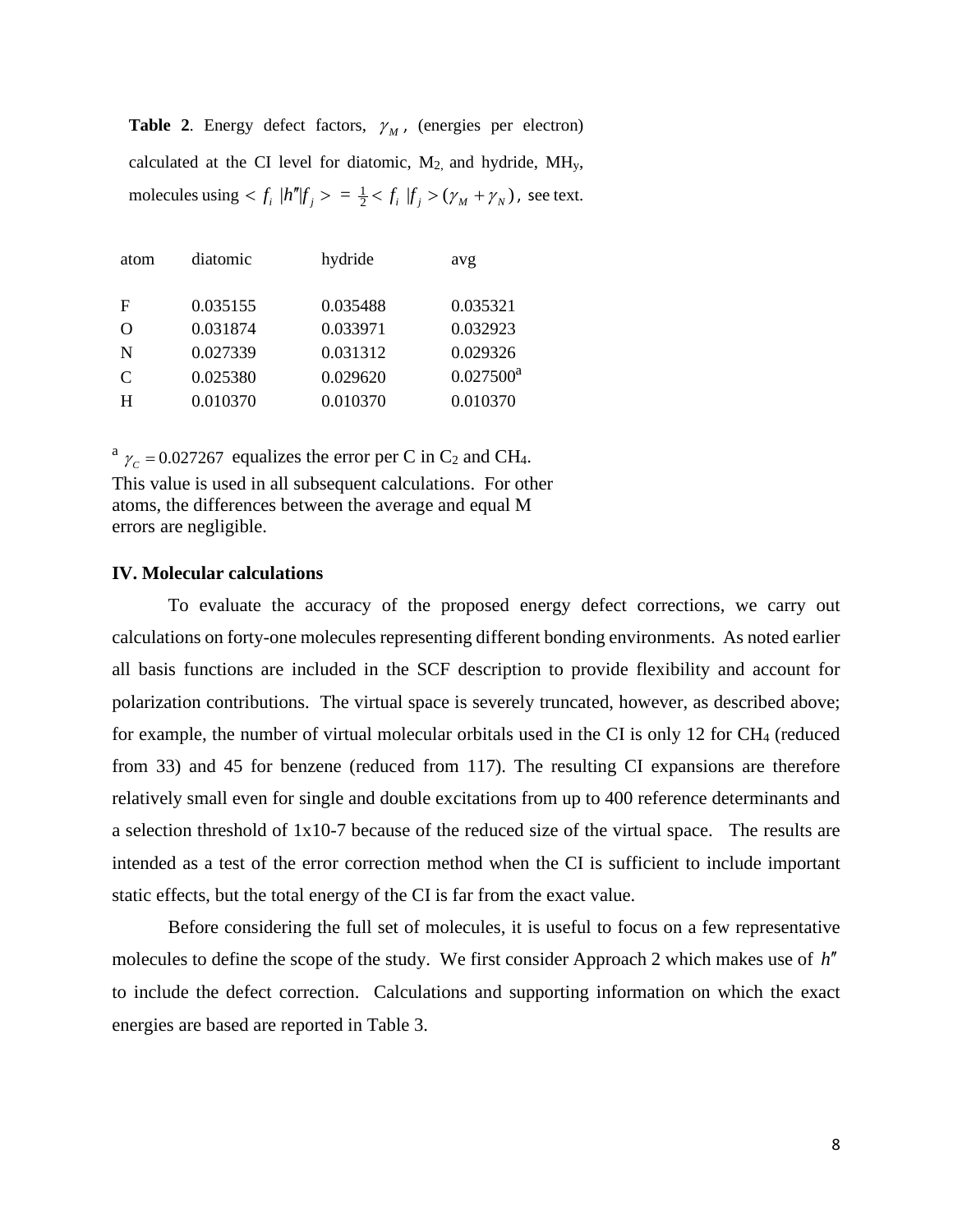**Table 3.** Calculations on representative molecules including details on the exact and calculated energies with and without energy defect factors. Information for other molecules is contained in subsequent tables and the Appendix.

|                               | Atoms (experimental) <sup>a</sup>     |               |             |               |              |            |
|-------------------------------|---------------------------------------|---------------|-------------|---------------|--------------|------------|
|                               |                                       | $\mathcal{C}$ | N           | $\Omega$      | $\mathbf{F}$ | H          |
| Sum $I_p$ (cm <sup>-1</sup> ) |                                       | 1030.1085     | 1486.058    | 2043.8428     | 2715.89      |            |
| Energy (hartree)              |                                       | $-37.85577$   | $-54.61160$ | $-75.10980$   | -99.80707    | $-0.50000$ |
|                               |                                       |               |             |               |              |            |
|                               | Molecules (experimental) <sup>a</sup> |               |             |               |              |            |
|                               |                                       | Atomization E | <b>ZPE</b>  | Atomization E | Exact E      |            |
|                               |                                       | $kJ/mol$ 0 K  | $cm^{-1}$   | plus ZPE      | 0 K          |            |
| $C_2H_4$                      | ethylene                              | 2225.5        | 10784.7     | 0.89679       | $-78.60833$  |            |
| CH <sub>3</sub> F             | fluoromethane                         | 1683.5        | 8376        | 0.67938       | -139.84221   |            |
| $C_6H_6$                      | benzene                               | 5463          | 21392.5     | 2.17822       | $-232.31284$ |            |
| $C_4H_4N_2$                   | pyrazine                              | 4488          | 16307.5     | 1.78369       | -264.42425   |            |
| $C_2O_2H_2$                   | glyoxal                               | 2554.5        | 7868        | 1.00881       | -227.93995   |            |

# Molecules (calculated)

|             |               |             | (No correction) |            |             | (Includes correction) | $%$ E not  |           |
|-------------|---------------|-------------|-----------------|------------|-------------|-----------------------|------------|-----------|
|             |               | <b>SCF</b>  | CI              | CI - Exact | <b>SCF</b>  | CI                    | CI - Exact | recovered |
| $C_2H_4$    | ethylene      | $-78.0582$  | $-78.2581$      | 0.3503     | $-78.4167$  | $-78.6148$            | $-0.0065$  | $-1.8$    |
| $CH_3F$     | fluoromethane | $-139.0966$ | $-139.3213$     | 0.5209     | $-139.6027$ | -139.8259             | 0.0164     | 3.1       |
| $C_6H_6$    | benzene       | $-230.7684$ | $-231.2930$     | 1.0199     | $-231.7965$ | $-232.3193$           | $-0.0065$  | $-0.6$    |
| $C_4H_4N_2$ | pyrazine      | $-262.7627$ | $-263.3116$     | 1.1126     | $-263.8573$ | $-264.4040$           | 0.0202     | 1.8       |
| $C_2O_2H_2$ | glyoxal       | $-226.6750$ | $-227.0830$     | 0.8570     | $-227.5470$ | $-227.9524$           | $-0.0124$  | $-1.5$    |

<sup>a</sup> Energies are in hartree units unless specified otherwise.

Experimental values are from NIST, Ref. 2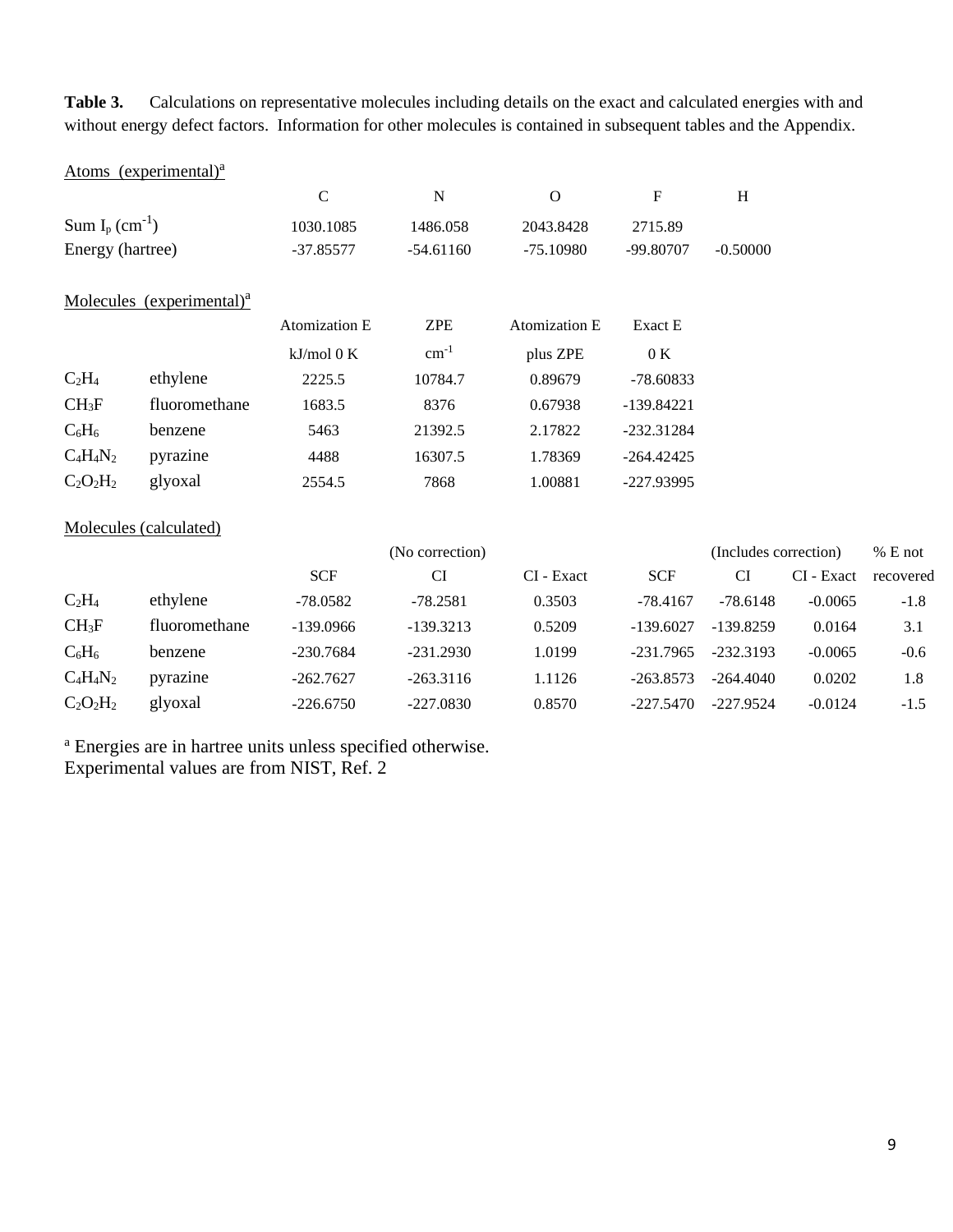The error in total energy of the truncated CI calculation (CI- Exact) is initially quite large, but is found to be considerably reduced on inclusion of the error correction *h*′′ in the recalculated SCF and CI. The percentage of the energy not recovered is also relatively small. The table shows the difference between uncorrected and corrected SCF energies is very close to the difference between uncorrected and corrected CI energies (to within $\sim 2x10^{-3}$ ). Thus, the single-determinant contains nearly the entire correction with only slight additional contributions at the CI level.

Similar results are found for the 41 molecules investigated as shown in Table 4. Although the details are important for completeness, it is helpful to focus on two columns of the table: the large error of the truncated CI calculation (CI- Exact) and error after correction shown in the last column. (CI-Exact). For all molecules, the table shows a very substantial reduction of the error. Figure 1 shows a plot of the energy error recovered by the correction. The average error in the energy not recovered (summing over the absolute value of the individual errors) is 2.1% (97.9% recovery). Atomization energy errors are plotted in Figure 2. The energies are calculated using exact atomic energies; thus, no cancellation of errors is involved. The corrected values have an average error of 1.83%.

As noted earlier, these calculations probe the limit of a large initial CI error due to limitations of the basis and a severe truncation of the virtual space. The difference between diatomic and hydride  $\gamma_M$  values in Table 2 suggests the present results are near the limits in accuracy of the method. Averaging over a different set of reference molecules to find better average values for  $\gamma_M$  can improve individual molecules but is unlikely to produce significant improvements if applied to the entire set. It may be possible to improve the consistency by differentiating between *ss* and *pp* populations, but this has not been investigated.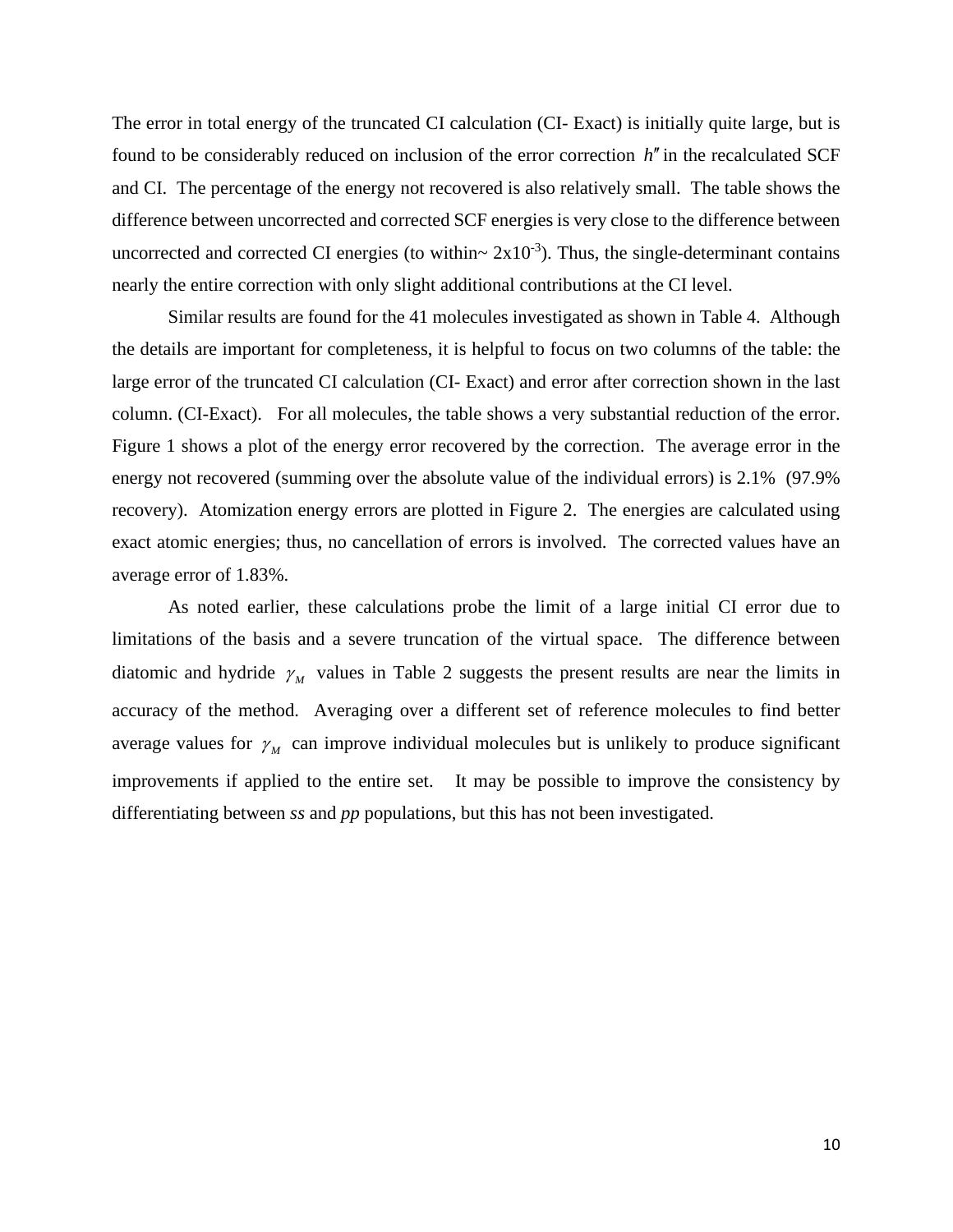**Table 4.** Comparison of calculated molecular total energies with exact values. Energies are reported for SCF and CI calculations with no correction included and for calculations including  $\gamma$  in both the SCF and CI. Values for  $\gamma$ are from Table 2. If the molecule does not contain hydrogen the diatomic value for  $\gamma$  is used.

|                                      |                    |             |             | no correction   |            |             | includes correction <sup>c</sup> |            |
|--------------------------------------|--------------------|-------------|-------------|-----------------|------------|-------------|----------------------------------|------------|
|                                      | <b>Total E</b>     | Atomization | <b>SCF</b>  | Cl <sup>b</sup> | Error      | <b>SCF</b>  | Ci <sup>b</sup>                  | Error      |
|                                      | Exact <sup>a</sup> | energy      |             |                 | CI - Exact |             |                                  | CI - Exact |
| C                                    | $-37.85577$        |             |             |                 |            |             |                                  |            |
| N                                    | $-54.61160$        |             |             |                 |            |             |                                  |            |
| O                                    | $-75.10980$        |             |             |                 |            |             |                                  |            |
| F                                    | -99.80707          |             |             |                 |            |             |                                  |            |
| Н                                    | $-0.50000$         |             |             |                 |            |             |                                  |            |
| H <sub>2</sub>                       | $-1.17447$         | 0.17447     | $-1.1311$   | $-1.1537$       | 0.0207     | $-1.1518$   | $-1.1745$                        | 0.0000     |
| C <sub>2</sub>                       | -75.94423          | 0.23269     | $-75.5120$  | $-75.6397$      | 0.3046     | $-75.8166$  | $-75.9442$                       | 0.0000     |
| CH <sub>4</sub>                      | $-40.52437$        | 0.66860     | $-40.2088$  | $-40.3226$      | 0.2018     | $-40.4008$  | $-40.5132$                       | 0.0112     |
| N <sub>2</sub>                       | $-109.58714$       | 0.36394     | $-108.9885$ | $-109.2044$     | 0.3827     | $-109.3712$ | $-109.5871$                      | 0.0000     |
| NH <sub>3</sub>                      | -56.58549          | 0.47389     | $-56.2130$  | $-56.3359$      | 0.2496     | $-56.4502$  | $-56.5715$                       | 0.0140     |
| O <sub>2</sub>                       | $-150.41118$       | 0.19159     | $-149.6477$ | $-149.9012$     | 0.5100     | $-150.1577$ | $-150.4111$                      | 0.0001     |
| H <sub>2</sub> O                     | -76.47989          | 0.37009     | $-76.0533$  | $-76.1842$      | 0.2957     | $-76.3417$  | $-76.4713$                       | 0.0086     |
| F <sub>2</sub>                       | $-199.67501$       | 0.06088     | $-198.7537$ | $-199.0422$     | 0.6328     | -199.3865   | $-199.6750$                      | 0.0000     |
| HF                                   | $-100.53190$       | 0.22483     | $-100.0605$ | $-100.1970$     | 0.3349     | $-100.3947$ | $-100.5304$                      | 0.0015     |
| $C_2H_4$                             | -78.60833          | 0.89679     | -78.0582    | $-78.2581$      | 0.3503     | $-78.4167$  | $-78.6148$                       | $-0.0065$  |
| $C_2H_2$                             | -77.35683          | 0.64529     | $-76.8411$  | $-77.0394$      | 0.3174     | $-77.1836$  | $-77.3801$                       | $-0.0232$  |
| $C_2H_6$                             | -79.84529          | 1.13375     | $-79.2533$  | $-79.4598$      | 0.3855     | $-79.6231$  | $-79.8277$                       | 0.0176     |
| CO                                   | -113.37868         | 0.41311     | $-112.7807$ | $-112.9866$     | 0.3921     | $-113.1887$ | $-113.3938$                      | $-0.0151$  |
| H <sub>2</sub> CO                    | $-114.56070$       | 0.59513     | $-113.9009$ | $-114.1242$     | 0.4365     | $-114.3454$ | $-114.5670$                      | $-0.0063$  |
| <b>HCN</b>                           | -93.46499          | 0.49763     | $-92.9094$  | $-93.1145$      | 0.3505     | $-93.2864$  | -93.4906                         | $-0.0256$  |
| <b>NO</b>                            | $-129.96452$       | 0.24312     | $-129.2909$ | $-129.5128$     | 0.4517     | $-129.7373$ | -129.9588                        | 0.0057     |
| $C_6H_6$                             | -232.31284         | 2.17822     | -230.7684   | $-231.2930$     | 1.0199     | $-231.7965$ | $-232.3193$                      | $-0.0065$  |
| $C_4H_4N_2$                          | $-264.42425$       | 1.77798     | $-262.7627$ | $-263.3116$     | 1.1126     | $-263.8573$ | $-264.4040$                      | 0.0202     |
| $C_5H_5N$                            | -248.37746         | 1.98701     | $-246.7701$ | $-247.3001$     | 1.0773     | -247.8296   | $-248.3571$                      | 0.0203     |
| NH <sub>2</sub> CH <sub>2</sub> COOH | -284.59469         | 1.55195     | $-282.9319$ | $-283.4429$     | 1.1518     | $-284.0439$ | $-284.5513$                      | 0.0434     |
| $C_6H_5NH_2$                         | $-287.71772$       | 2.47150     | $-285.8160$ | $-286.4294$     | 1.2883     | $-287.0638$ | $-287.6716$                      | 0.0461     |
| <b>FHCO</b>                          | -213.91366         | 0.64102     | $-212.8353$ | $-213.1637$     | 0.7499     | $-213.5914$ | $-213.9181$                      | $-0.0044$  |
| CF <sub>2</sub> CH <sub>2</sub>      | $-277.25192$       | 0.92625     | $-275.8541$ | $-276.2696$     | 0.9824     | $-276.8356$ | $-277.2494$                      | 0.0026     |
| $C_6H_5F$                            | $-331.65050$       | 2.20881     | $-329.6651$ | -330.2875       | 1.3630     | $-331.0091$ | $-331.6329$                      | 0.0176     |
| CHOCHO                               | -227.93995         | 1.00881     | $-226.6750$ | $-227.0830$     | 0.8570     | $-227.5470$ | $-227.9524$                      | $-0.0124$  |
| CH <sub>2</sub> CHCHCH <sub>2</sub>  | -156.03489         | 1.61181     | $-154.9703$ | $-155.3405$     | 0.6944     | $-155.6671$ | $-156.0346$                      | 0.0002     |
| CH <sub>3</sub> CH <sub>2</sub> OH   | $-155.11080$       | 1.28946     | $-154.1331$ | $-154.4492$     | 0.6616     | $-154.7734$ | $-155.0868$                      | 0.0240     |
| $C_4H_4O$                            | $-230.11576$       | 1.58288     | $-228.6934$ | $-229.1623$     | 0.9535     | $-229.6390$ | $-230.1054$                      | 0.0104     |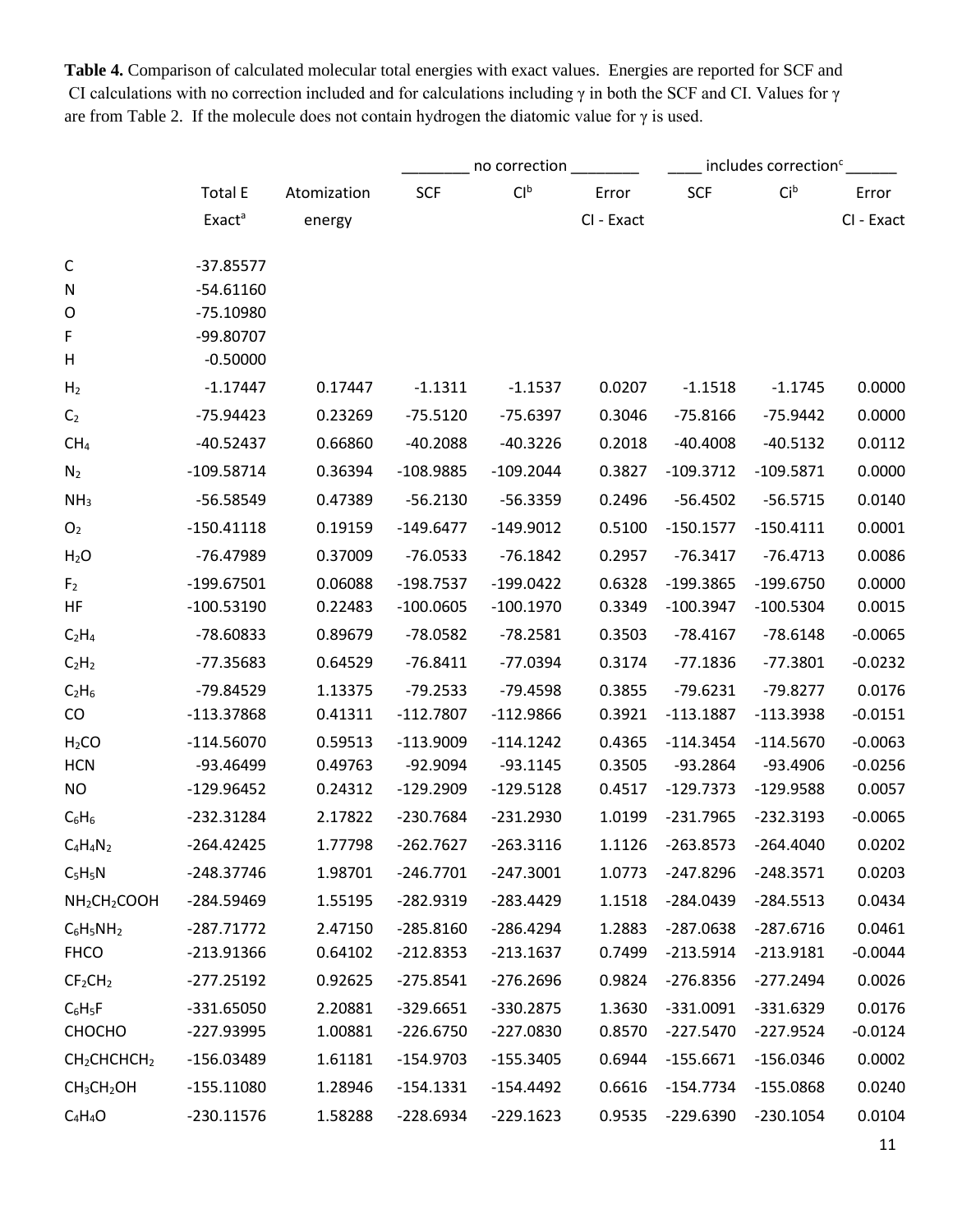| $C_6H_5OH$        | -307.60522   | 2.36080 | $-305.6569$ | -306.2768   | 1.3284 | $-306.9463$ | -307.5690   | 0.0362    |
|-------------------|--------------|---------|-------------|-------------|--------|-------------|-------------|-----------|
| HOOH              | -151.64696   | 0.42736 | $-150.8316$ | $-151.0820$ | 0.5650 | $-151.3842$ | $-151.6330$ | 0.0139    |
| <b>HNNH</b>       | $-110.69009$ | 0.46690 | $-110.0378$ | -110.2630   | 0.4271 | $-110.4709$ | $-110.6947$ | $-0.0047$ |
| $N_2H_4$          | $-111.92037$ | 0.69718 | $-111.2090$ | $-111.4425$ | 0.4779 | $-111.6638$ | $-111.8950$ | 0.0254    |
| <b>HNO</b>        | -130.54823   | 0.32683 | $-129.8372$ | -130.0737   | 0.4745 | $-130.3177$ | $-130.5531$ | $-0.0049$ |
| <b>HONO</b>       | -205.82788   | 0.49668 | $-204.7183$ | -205.0790   | 0.7489 | $-205.4636$ | $-205.8229$ | 0.0050    |
| CO <sub>2</sub>   | -188.69544   | 0.62007 | -187.7097   | -188.0277   | 0.6678 | $-188.3757$ | $-188.6921$ | 0.0033    |
| CF <sub>2</sub>   | -237.87679   | 0.40689 | $-236.7607$ | $-237.0855$ | 0.7913 | $-237.5476$ | -237.8709   | 0.0059    |
| CH <sub>3</sub> F | -139.84221   | 0.67937 | -139.0966   | $-139.3213$ | 0.5209 | $-139.6027$ | $-139.8259$ | 0.0164    |
| <b>HOF</b>        | -175.67171   | 0.25484 | -174.8098   | -175.0672   | 0.6045 | -175.4046   | -175.6611   | 0.0106    |
| CHF <sub>3</sub>  | -338.50601   | 0.72904 | $-336.9161$ | $-337.3613$ | 1.1447 | -338.0464   | -338.4898   | 0.0162    |
| OF <sub>2</sub>   | -274.87167   | 0.14774 | $-273.5650$ | $-273.9722$ | 0.8995 | -274.4534   | -274.8604   | 0.0113    |
| NO <sub>2</sub>   | $-205.19294$ | 0.36174 | $-204.1006$ | $-204.4678$ | 0.7251 | $-204.8033$ | $-205.1699$ | 0.0230    |

<sup>a</sup> All energies in the table are in hartree units.

<sup>b</sup> The virtual space is truncated by omitting higher spherical harmonic functions (see text).

c Energy defect factors are from Table 2.



**Figure 1.** Energy error recovered by including γ in SCF and CI calculations (red) and by summing over invariant atomic error components ∆ (black) from Tables 4 and 5, respectively.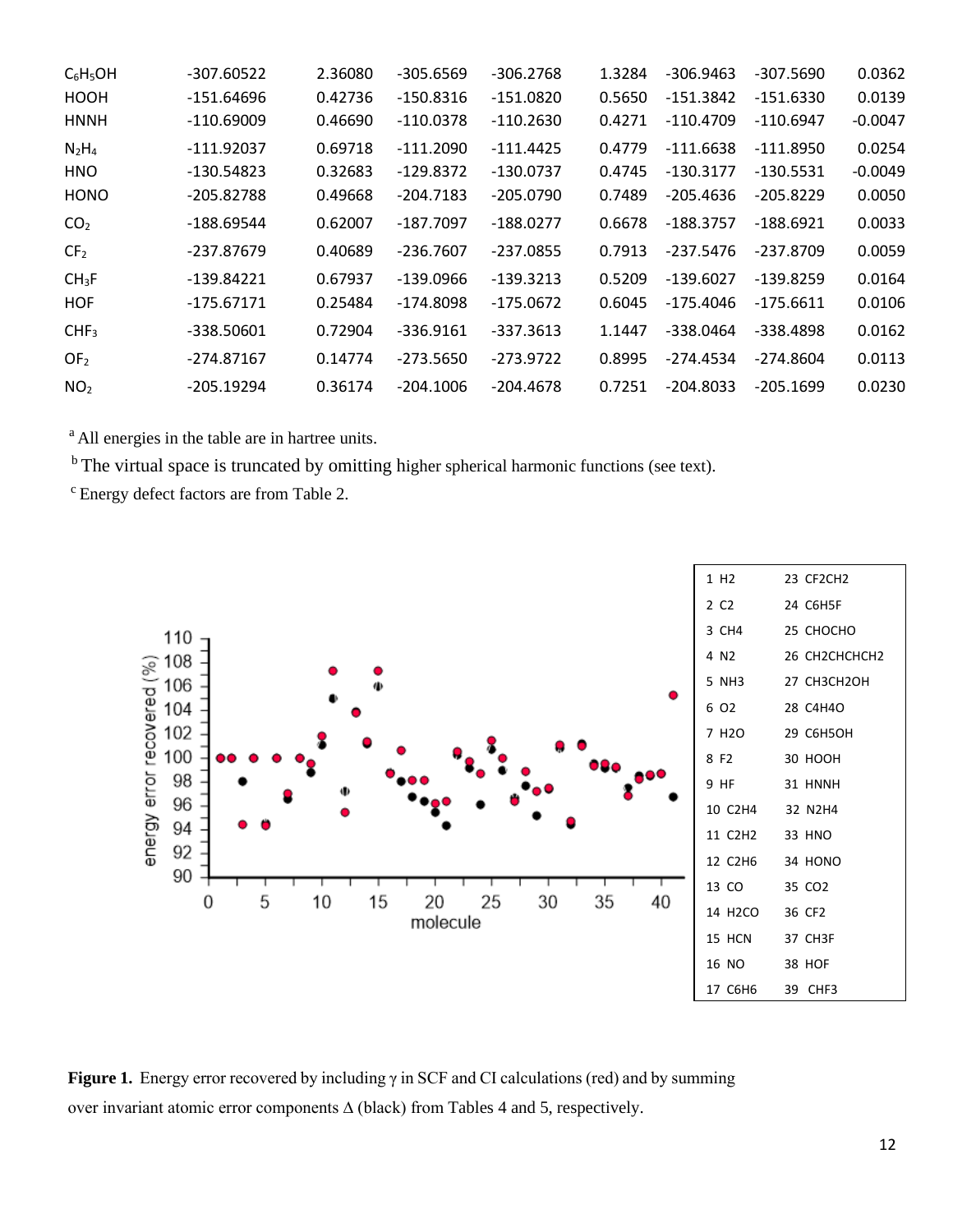

**Figure 2.** Atomization energy error by including γ in SCF and CI calculations (red) and by summing over invariant atomic error components ∆ (black); from Tables 4 and 5, respectively. Atomization is to exact atoms thus there is no cancellation of errors in the calculation.

We now consider a simplification. Since partitioning the defect contribution of an overlap density is equivalent to using atomic populations and atomic defect factors,  $\gamma_M$ , it follows that the total correction for diatomic and hydride molecules can be restated exactly using neutral atom energy defect factors  $\gamma'_{M}$ .

For  $M_2$ ,  $\gamma = \gamma'$ and for  $MH_y$  with H population  $1 + \lambda$  $E^{corr} = \gamma_M (n_M - y\lambda) + y(1 + \lambda)$ where  $n_M$  is the number of electrons of neutral M.  $\gamma'_M = \gamma_M + y\lambda(\gamma_H - \gamma_M)/n_M$  $E^{corr} = \gamma_M (n_M - y\lambda) + y(1 + \lambda)\gamma_H = \gamma'_M n_M + y\gamma_H$ 

Thus,  $\gamma'_{M}$  for the hydride is determined by  $\gamma_{M}$ ,  $\gamma_{H}$  and the charge transfer. The correction for a molecule containing *NM* atoms of type *M* becomes

$$
E^{corr} = \sum_{M} N_{M} n_{M} \gamma'_{M} = \sum_{M} N_{M} \Delta'_{M} \qquad (\Delta'_{M} = n_{M} \gamma'_{M})
$$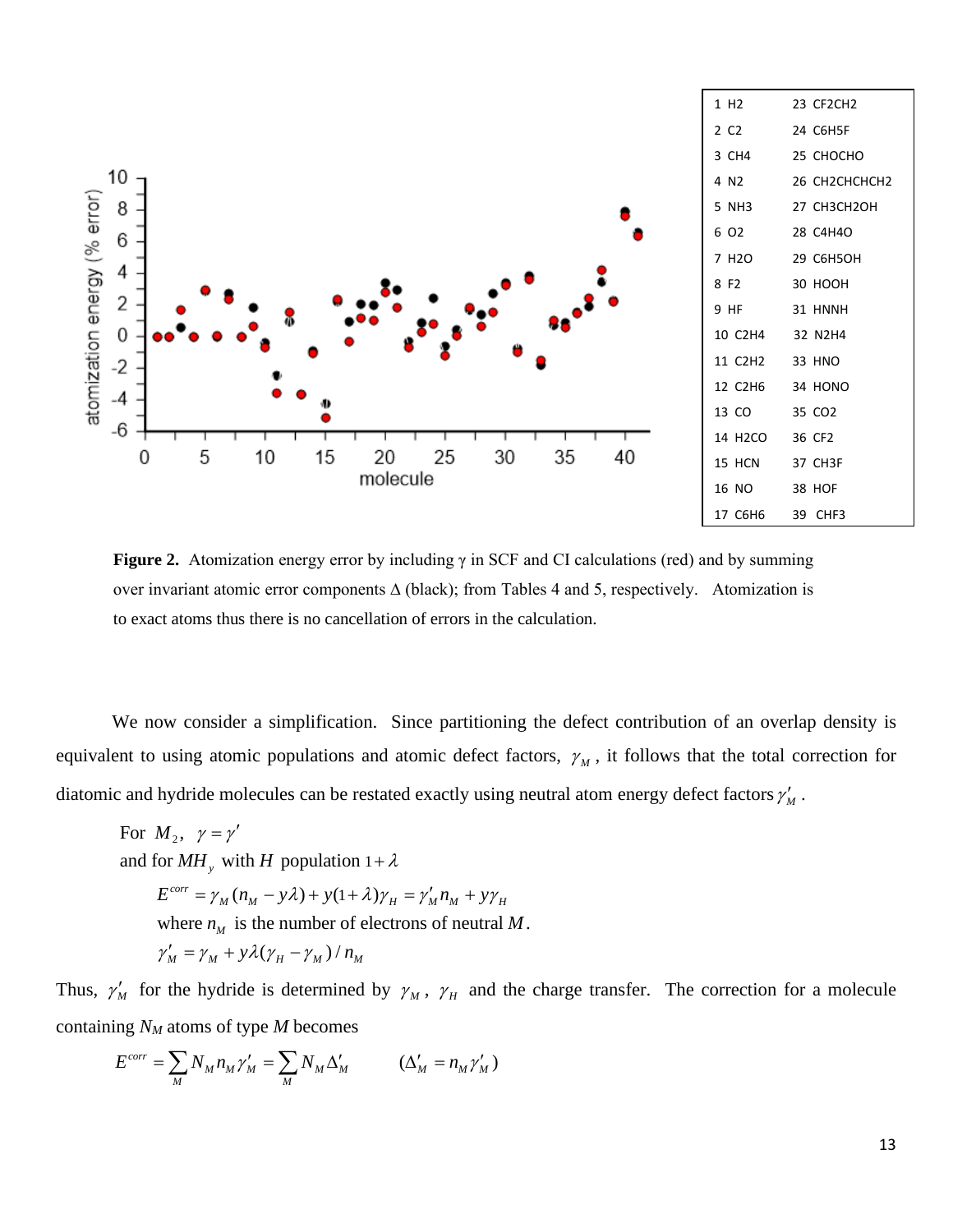We refer to this simplification as the invariant atom approximation in which an average population is incorporated into the defect factor. Differences in the correction between the invariant atom and *h*′′ methods are due primarily to the effect of *h*′′ on the SCF molecular orbitals and energy.

Calculations using the invariant atom defect factors are reported in Table 5 and in Figures 1 and 2. The tables and figures show that correction energies and atomization energy errors are comparable for the two methods. The invariant atom method is slightly better for small molecules and the *h*′′method is slightly better for the larger systems where the SCF change is more important. Given the small size of the initial CI, it is encouraging that both methods work well.

In general, as an electronic structure calculation improves toward completeness the error correction decreases as will the differences between the diatomic and hydride  $\gamma$  values, and improved consistency of the correction is expected. In the next section, we consider examples of coupled cluster calculations where the differences between the diatomic and hydride corrections are smaller, and the accuracy of the defect corrections is found to be improved.

**Table 5.** Energy defect correction based on invariant atomic contributions  $\Delta'_{M}$ . Energy defect factors are not included in SCF or CI calculations and the correction is  $E^{corr} = \sum N_M \Delta'_M$  where  $N_M$ *M* is the number of atoms of type *M*. If the molecule does not contain hydrogen, the diatomic value is used for  $\Delta'_{\mu}$ .

|                 |             | diatomic       |             |                                  |                            |            |            |             |
|-----------------|-------------|----------------|-------------|----------------------------------|----------------------------|------------|------------|-------------|
|                 |             | $\Delta'_M$    | $\Delta_M'$ | $\gamma_M^{\prime}$ <sup>a</sup> |                            |            |            |             |
|                 | $\mathsf C$ | 0.15228        | 0.15630     | 0.02605                          |                            |            |            |             |
|                 | ${\sf N}$   | 0.19137        | 0.20494     | 0.02928                          |                            |            |            |             |
|                 | O           | 0.25499        | 0.26496     | 0.03312                          |                            |            |            |             |
|                 | F           | 0.31640        | 0.32048     | 0.03561                          |                            |            |            |             |
|                 | H           | 0.01037        | 0.01037     | 0.01037                          |                            |            |            |             |
|                 |             |                |             |                                  | calculated (no correction) |            |            |             |
|                 |             | <b>Total E</b> | Atomization | <b>SCF</b>                       | Cl <sup>b</sup>            | Error      | correction | CI - exact  |
|                 |             | exact          | exact       |                                  |                            | (CI-exact) | $E_{corr}$ | (corrected) |
| H <sub>2</sub>  |             | $-1.17447$     | 0.17447     | $-1.1311$                        | $-1.1537$                  | 0.0207     | 0.0207     | 0.0000      |
| C <sub>2</sub>  |             | $-75.94423$    | 0.23269     | $-75.5120$                       | $-75.6397$                 | 0.3046     | 0.3046     | 0.0000      |
| CH <sub>4</sub> |             | -40.52437      | 0.66860     | $-40.2088$                       | $-40.3226$                 | 0.2018     | 0.1978     | 0.0040      |
| N <sub>2</sub>  |             | $-109.58714$   | 0.36394     | $-108.9885$                      | $-109.2044$                | 0.3827     | 0.3827     | 0.0000      |
| NH <sub>3</sub> |             | $-56.58549$    | 0.47389     | $-56.2130$                       | $-56.3359$                 | 0.2496     | 0.2361     | 0.0136      |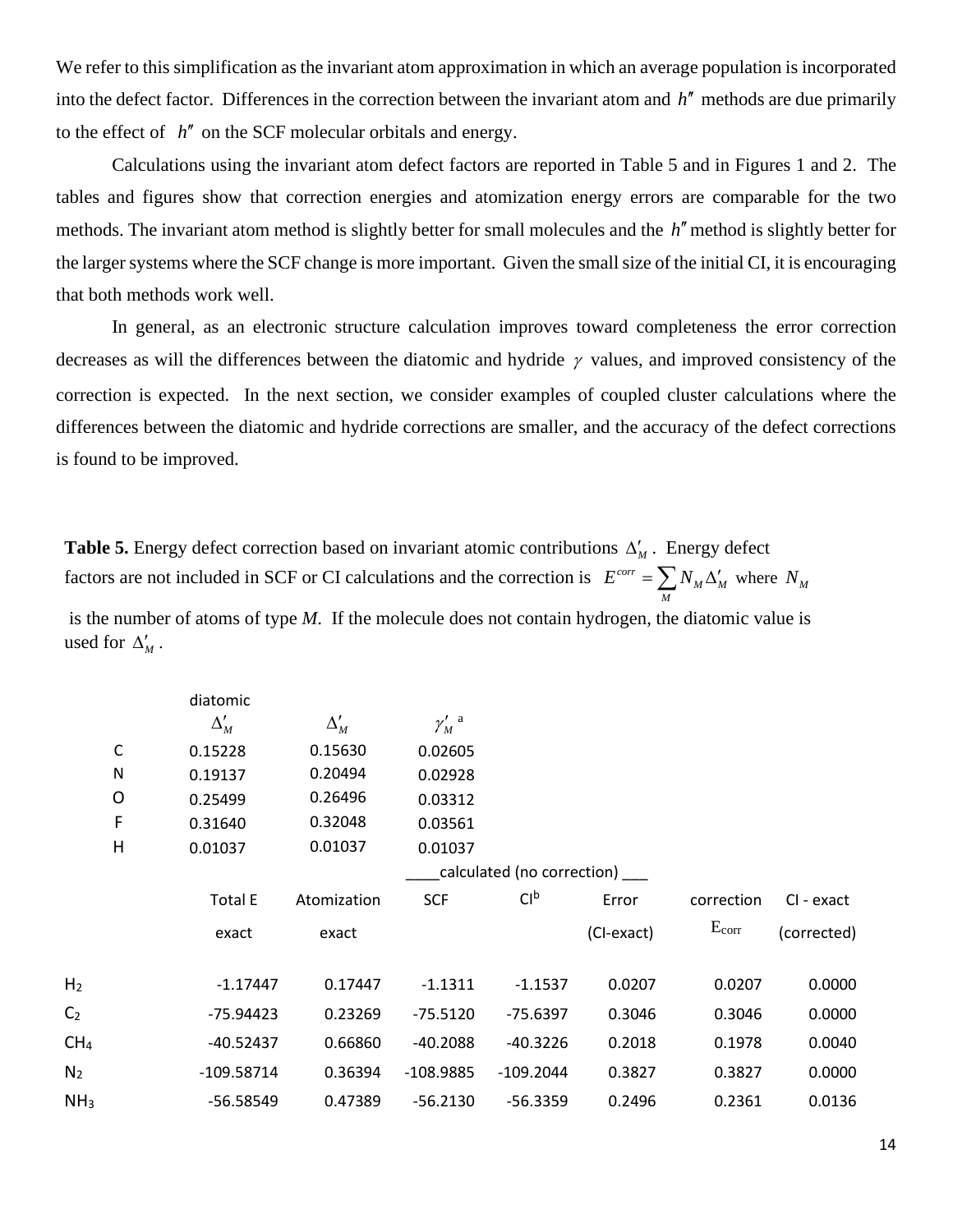| O <sub>2</sub>                       | $-150.41118$ | 0.19159 | $-149.6477$ | $-149.9012$ | 0.5100 | 0.5100 | 0.0000    |
|--------------------------------------|--------------|---------|-------------|-------------|--------|--------|-----------|
| H <sub>2</sub> O                     | -76.47989    | 0.37009 | $-76.0533$  | $-76.1842$  | 0.2957 | 0.2857 | 0.0100    |
| F <sub>2</sub>                       | $-199.67501$ | 0.06088 | $-198.7537$ | $-199.0422$ | 0.6328 | 0.6328 | 0.0000    |
| HF                                   | $-100.53190$ | 0.22483 | $-100.0605$ | $-100.1970$ | 0.3349 | 0.3308 | 0.0041    |
| $C_2H_4$                             | -78.60833    | 0.89679 | $-78.0582$  | $-78.2581$  | 0.3503 | 0.3541 | $-0.0038$ |
| C <sub>2</sub> H <sub>2</sub>        | $-77.35683$  | 0.64529 | $-76.8411$  | $-77.0394$  | 0.3174 | 0.3333 | $-0.0159$ |
| $C_2H_6$                             | -79.84529    | 1.13375 | $-79.2533$  | $-79.4598$  | 0.3855 | 0.3748 | 0.0106    |
| CO                                   | -113.37868   | 0.41311 | $-112.7807$ | $-112.9866$ | 0.3921 | 0.4073 | $-0.0152$ |
| H <sub>2</sub> CO                    | $-114.56070$ | 0.59513 | $-113.9009$ | $-114.1242$ | 0.4365 | 0.4420 | $-0.0055$ |
| <b>HCN</b>                           | -93.46499    | 0.49763 | $-92.9094$  | $-93.1145$  | 0.3505 | 0.3716 | $-0.0211$ |
| <b>NO</b>                            | -129.96452   | 0.24312 | $-129.2909$ | $-129.5128$ | 0.4517 | 0.4464 | 0.0054    |
| $C_6H_6$                             | $-232.31284$ | 2.17822 | $-230.7684$ | $-231.2930$ | 1.0199 | 1.0000 | 0.0198    |
| $C_4H_4N_2$                          | $-264.42425$ | 1.77798 | $-262.7627$ | $-263.3116$ | 1.1126 | 1.0766 | 0.0361    |
| $C_5H_5N$                            | -248.37746   | 1.98701 | $-246.7701$ | $-247.3001$ | 1.0773 | 1.0383 | 0.0391    |
| NH <sub>2</sub> CH <sub>2</sub> COOH | -284.59469   | 1.55195 | $-282.9319$ | $-283.4429$ | 1.1518 | 1.0993 | 0.0525    |
| $C_6H_5NH_2$                         | $-287.71772$ | 2.47150 | $-285.8160$ | $-286.4294$ | 1.2883 | 1.2153 | 0.0730    |
| <b>FHCO</b>                          | -213.91366   | 0.64102 | $-212.8353$ | $-213.1637$ | 0.7499 | 0.7521 | $-0.0022$ |
| CF <sub>2</sub> CH <sub>2</sub>      | $-277.25192$ | 0.92625 | $-275.8541$ | $-276.2696$ | 0.9824 | 0.9743 | 0.0081    |
| $C_6H_5F$                            | -331.65050   | 2.20881 | $-329.6651$ | $-330.2875$ | 1.3630 | 1.3101 | 0.0529    |
| CHOCHO                               | -227.93995   | 1.00881 | $-226.6750$ | $-227.0830$ | 0.8570 | 0.8633 | $-0.0063$ |
| CH <sub>2</sub> CHCHCH <sub>2</sub>  | -156.03489   | 1.61181 | $-154.9703$ | $-155.3405$ | 0.6944 | 0.6874 | 0.0070    |
| CH <sub>3</sub> CH <sub>2</sub> OH   | $-155.11080$ | 1.28946 | $-154.1331$ | $-154.4492$ | 0.6616 | 0.6398 | 0.0218    |
| $C_4H_4O$                            | $-230.11576$ | 1.58288 | $-228.6934$ | $-229.1623$ | 0.9535 | 0.9316 | 0.0218    |
| $C_6H_5OH$                           | -307.60522   | 2.36080 | $-305.6569$ | $-306.2768$ | 1.3284 | 1.2650 | 0.0634    |
| HOOH                                 | $-151.64696$ | 0.42736 | $-150.8316$ | $-151.0820$ | 0.5650 | 0.5507 | 0.0143    |
| <b>HNNH</b>                          | $-110.69009$ | 0.46690 | $-110.0378$ | $-110.2630$ | 0.4271 | 0.4306 | $-0.0036$ |
| $N_2H_4$                             | $-111.92037$ | 0.69718 | $-111.2090$ | $-111.4425$ | 0.4779 | 0.4514 | 0.0265    |
| <b>HNO</b>                           | $-130.54823$ | 0.32683 | $-129.8372$ | $-130.0737$ | 0.4745 | 0.4803 | $-0.0058$ |
| <b>HONO</b>                          | -205.82788   | 0.49668 | $-204.7183$ | $-205.0790$ | 0.7489 | 0.7452 | 0.0037    |
| CO <sub>2</sub>                      | $-188.69544$ | 0.62007 | $-187.7097$ | $-188.0277$ | 0.6678 | 0.6623 | 0.0055    |
| CF <sub>2</sub>                      | -237.87679   | 0.40689 | $-236.7607$ | $-237.0855$ | 0.7913 | 0.7851 | 0.0062    |
| CH <sub>3</sub> F                    | $-139.84221$ | 0.67937 | $-139.0966$ | $-139.3213$ | 0.5209 | 0.5079 | 0.0130    |
| <b>HOF</b>                           | $-175.67171$ | 0.25484 | $-174.8098$ | $-175.0672$ | 0.6045 | 0.5958 | 0.0087    |
| CHF <sub>3</sub>                     | -338.50601   | 0.72904 | $-336.9161$ | $-337.3613$ | 1.1447 | 1.1281 | 0.0167    |
| OF <sub>2</sub>                      | -274.871667  | 0.14774 | $-273.5650$ | $-273.9722$ | 0.8995 | 0.8878 | 0.0117    |
| NO <sub>2</sub>                      | $-205.19294$ | 0.36174 | $-204.1006$ | $-204.4678$ | 0.7251 | 0.7014 | 0.0237    |
|                                      |              |         |             |             |        |        |           |

<sup>a</sup> Included for comparison with values in Table 2. Only  $\Delta'_{M}$  and the diatomic value are used for calculations.

<sup>b</sup> Higher spherical harmonic functions omitted from virtual space.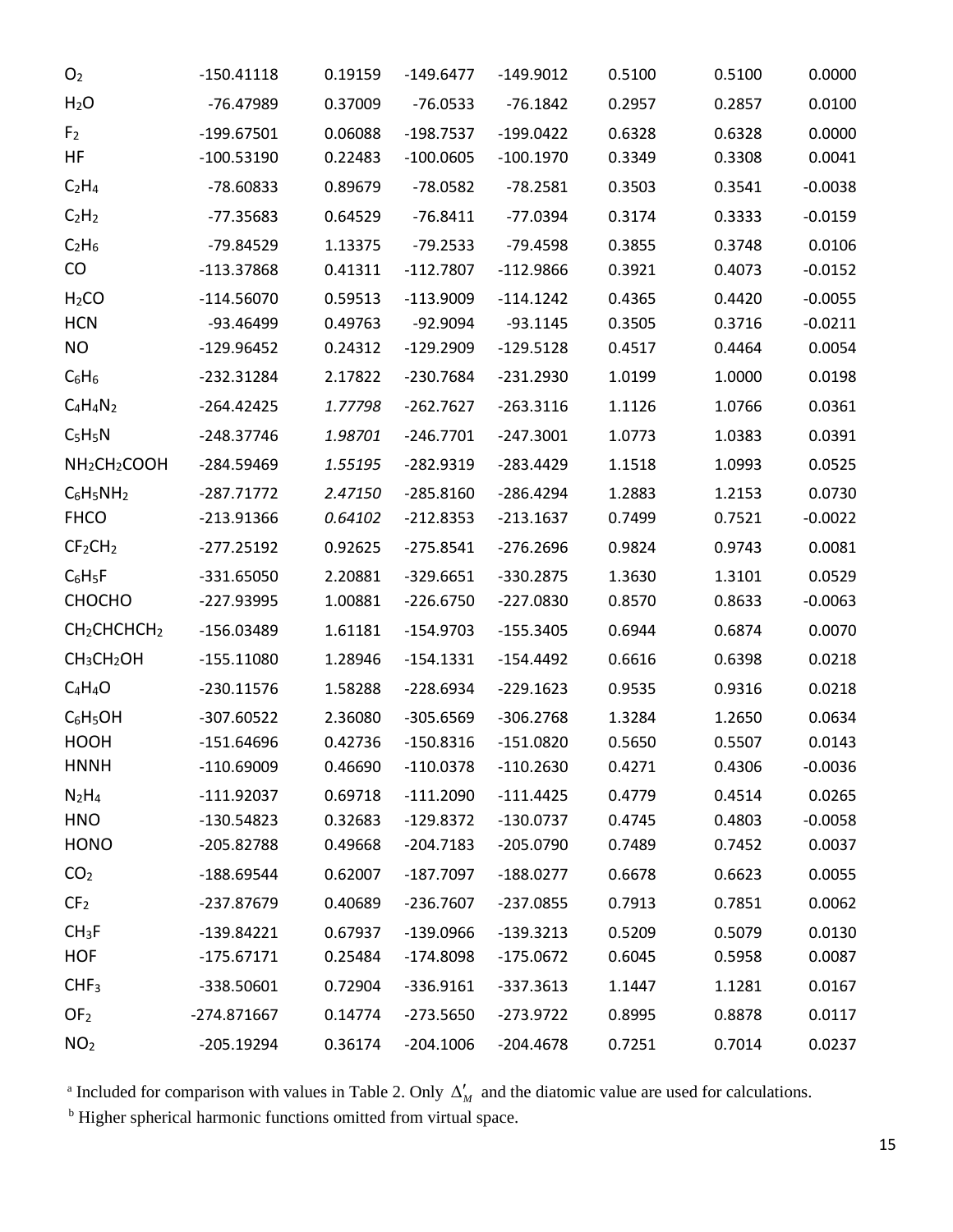#### **V. Application to NIST database of coupled-cluster calculations**

In this section, we apply the invariant atom energy defect correction to a NIST database of coupled cluster CCSD(T)-full calculations carried out using a standard cc-pVTZ basis<sup>2</sup>. No new SCF or CI calculations are performed, and the analysis uses only the reported total energies. The energy correction is determined completely by the diatomic and hydride total energies. We have selected all molecules considered earlier for which the cc-pVTZ CCSD(T)-full calculations are reported in the database.

The objective is the same as in the truncated CI studies discussed previously using the invariant atom approximation: to correct the defect in the calculated CI energy to match the exact. For a given molecule, the correction is the same as in the previous section,

$$
E^{corr} = \sum_{M} N_{M} n_{M} \gamma'_{M} = \sum_{M} N_{M} \Delta'_{M} \qquad (\Delta'_{M} = n_{M} \gamma'_{M})
$$

where  $N_M$  is the number of atoms of type M and  $\Delta'_M$  is the average of the diatomic and hydride values. The key question is whether these two systems are sufficient to determine corrections accurately. In Table 6, energies before and after correction are compared with exact energies for all molecules investigated. Several points are noteworthy. Since the basis sets and virtual spaces are larger, the calculated coupled cluster energies are lower than from the truncated virtual space CI calculations reported in Tables 4 and 5. It follows that the  $\Delta'_{\rm M}$  values must be smaller than those reported in Table 5, More precisely,  $\Delta'_{M}$  values in Table 6 are a factor of ~2 smaller for C,N, O, F and much smaller for H. However, the coupled cluster energies for the cc-pVTZ basis still show significant differences compared to exact energies. Including the energy defect correction greatly reduces the error. The table shows corrected energies in exceptionally good agreement with exact values for all molecules except acetylene. For this molecule, the tabulated cc-pVTZ value is inconsistent with the larger basis cc-pVQZ result also shown in Table 5. Using the latter value brings the corrected energy into good agreement with the exact value. In general, as a CI treatment improves toward completeness the error correction will decrease, as will the differences between the diatomic and hydride values of  $\Delta'_{\mu}$ , and one should expect increased reliability of the correction. The coupled cluster results which show excellent consistency support this conclusion.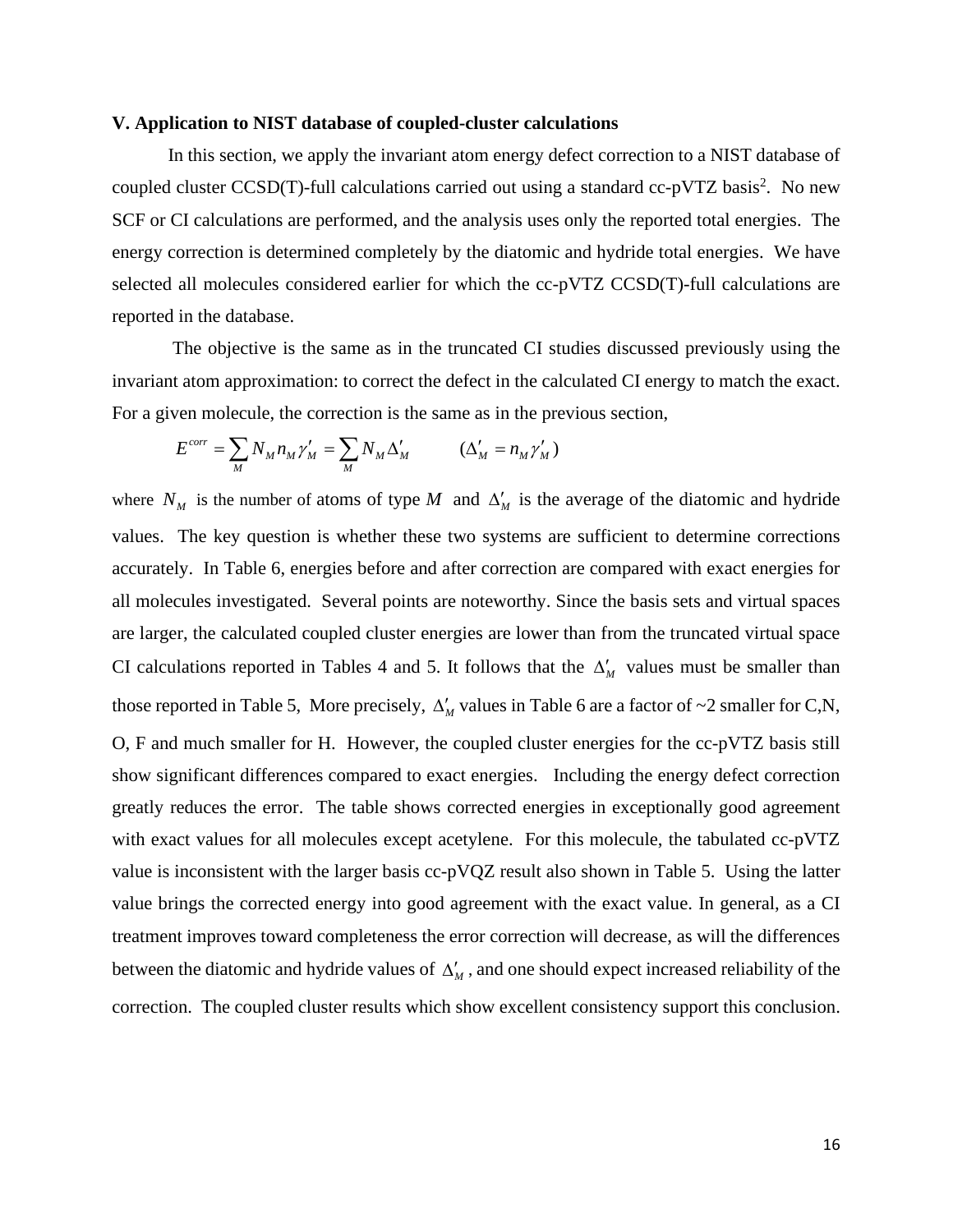| of atoms of type M.                                |                              |                            |                                 |                        |                                 |                                                    |
|----------------------------------------------------|------------------------------|----------------------------|---------------------------------|------------------------|---------------------------------|----------------------------------------------------|
|                                                    | Exact<br>Energy <sup>b</sup> | Ecc<br>cc-pVTZ             | Error<br>E <sub>CC</sub> -Exact | $\Delta_M^{\prime~c}$  | Correction<br>E <sup>corr</sup> | Error<br>E <sub>CC</sub> -E <sup>corr</sup> -Exact |
|                                                    |                              | $CCSD(T)=full$             |                                 |                        |                                 |                                                    |
| H <sub>2</sub>                                     | $-1.17447$                   | $-1.1723$                  | 0.0021                          | 0.001068               |                                 |                                                    |
| C <sub>2</sub>                                     | $-75.94423$                  | $-75.8071$                 | 0.1371                          | 0.068569<br>(0.066782) | 0.1336                          | 0.0036                                             |
| CH <sub>4</sub>                                    | $-40.52437$                  | $-40.4551$                 | 0.0693                          | 0.064995               | 0.0711                          | $-0.0018$                                          |
| N <sub>2</sub>                                     | $-109.58714$                 | $-109.3999$                | 0.1872                          | 0.093620<br>(0.093806) | 0.1876                          | $-0.0004$                                          |
| NH <sub>3</sub>                                    | $-56.58549$                  | $-56.4883$                 | 0.0972                          | 0.093991               | 0.0970                          | 0.0002                                             |
| O <sub>2</sub>                                     | $-150.41118$                 | $-150.1536$                | 0.2576                          | 0.128782<br>(0.130378) | 0.2608                          | $-0.0032$                                          |
| H <sub>2</sub> O                                   | -76.47989                    | $-76.3458$                 | 0.1341                          | 0.131974               | 0.1325                          | 0.0016                                             |
| F <sub>2</sub>                                     | $-199.67501$                 | $-199.3205$                | 0.3545                          | 0.177249<br>(0.178363) | 0.3567                          | $-0.0022$                                          |
| HF                                                 | $-100.53190$                 | $-100.3514$                | 0.1805                          | 0.179477               | 0.1794                          | 0.0011                                             |
| C <sub>2</sub> H <sub>4</sub>                      | -78.60833                    | $-78.4707$                 | 0.1377                          |                        | 0.1378                          | $-0.0002$                                          |
| C <sub>2</sub> H <sub>2</sub>                      | $-77.35683$                  | $-77.1451$                 | 0.2117                          |                        | 0.1357                          | 0.0760                                             |
| C <sub>2</sub> H <sub>2</sub> cc-pVQZ <sup>d</sup> | $-77.35683$                  | $-77.2674$                 | 0.0894                          |                        | 0.0870                          | 0.0023                                             |
| C <sub>2</sub> H <sub>6</sub><br>CO                | -79.84529<br>-113.37868      | -79.7079<br>$-113.1805$    | 0.1374<br>0.1982                |                        | 0.1400<br>0.1972                | $-0.0026$<br>0.0010                                |
| H <sub>2</sub> CO<br><b>HCN</b>                    | $-114.56070$<br>-93.46499    | $-114.3625$<br>-93.3036    | 0.1982<br>0.1614                |                        | 0.1993<br>0.1617                | $-0.0011$<br>$-0.0002$                             |
| <b>NO</b>                                          | $-129.96452$                 | $-129.7420$                | 0.2225                          |                        | 0.2242                          | $-0.0017$                                          |
| $C_6H_6$                                           | -232.31284                   | $-231.9024$                | 0.4104                          |                        | 0.4071                          | 0.0033                                             |
| CH <sub>2</sub> CHCHCH <sub>2</sub><br><b>HOOH</b> | $-156.03489$<br>$-151.64696$ | $-155.7556$<br>$-151.3845$ | 0.2793<br>0.2625                |                        | 0.2735<br>0.2629                | 0.0058<br>$-0.0004$                                |
| <b>HNNH</b>                                        | $-110.69009$                 | $-110.5054$                | 0.1846                          |                        | 0.1897                          | $-0.0051$                                          |
| N <sub>2</sub> H <sub>4</sub><br><b>HNO</b>        | $-111.92037$<br>$-130.54823$ | $-111.7278$<br>$-130.3245$ | 0.1925<br>0.2237                |                        | 0.1919<br>0.2253                | 0.0007<br>$-0.0016$                                |
| <b>HONO</b>                                        | -188.69544                   | -188.3683                  | 0.3271                          |                        | 0.3275                          | $-0.0004$                                          |
| CO <sub>2</sub><br>CF <sub>2</sub>                 | -237.87679<br>$-139.84221$   | $-237.4567$<br>$-139.5872$ | 0.4201<br>0.2550                |                        | 0.4235<br>0.2484                | $-0.0034$<br>0.0066                                |
|                                                    |                              |                            |                                 |                        |                                 |                                                    |

Table 6. Analysis of NIST data base of coupled cluster CI calculations.<sup>a</sup> The energy defect correction for invariant atomic contributions  $E^{corr} = \sum N_M n_M \gamma'_M = \sum N_M \Delta'_M$   $(\Delta'_M = n_M \gamma'_M)$  $E^{corr} = \sum_{M} N_{M} n_{M} \gamma'_{M} = \sum_{M} N_{M} \Delta'_{M}$  ( $\Delta'_{M} = n_{M} \gamma'_{M}$ ) where  $N_{M}$  is the number of atoms of type *M.*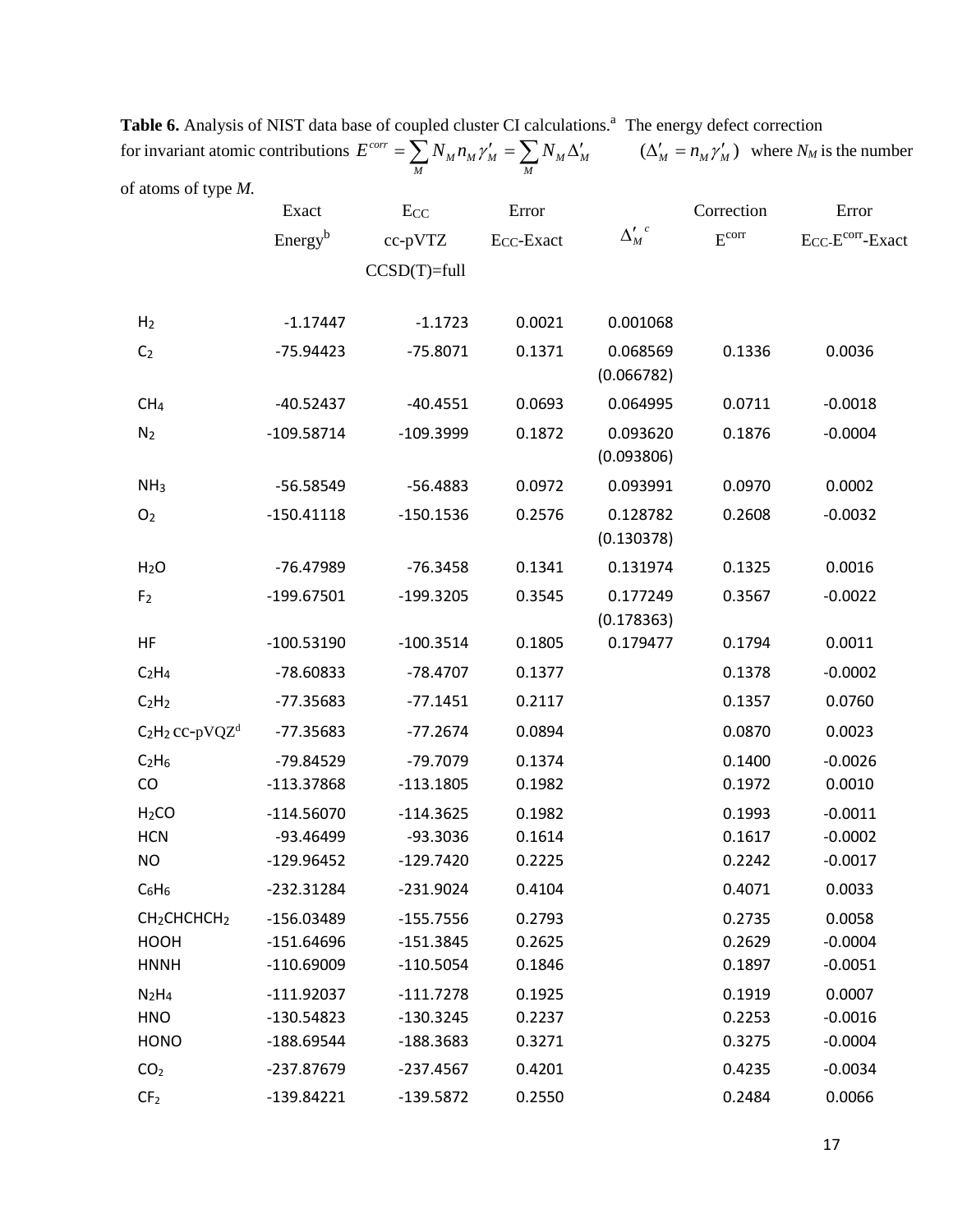| CH <sub>3</sub> F | -175.67171 | $-175.3343$ | 0.3374 | 0.3098 | 0.0276    |
|-------------------|------------|-------------|--------|--------|-----------|
| NO <sub>2</sub>   | -205.19294 | -204.8398   | 0.3531 | 0.3546 | $-0.0014$ |

<sup>a</sup> NIST database Ref. 2.

**b** Energies in hartrees

<sup>c</sup> Values of  $\Delta'$  that correct the calculated CI energy to give the exact energy are given for diatomic molecules M<sub>2</sub> and hydride M<sub>y</sub>.  $\Delta'_{M}$  = error/2 and  $\Delta'_{M}$  = error -y  $\Delta'_{H}$ , respectively. Corrections are calculated using the average values in parentheses.

 $d$  The second value for HCCH is from a larger basis set cc-pVQZ CCSD(T)=full calculation; the value reported for the smaller basis appears inconsistent.

#### **VI. Transition metal atomic states**

We conclude the present study with an application to the  $s^2d^n$ ,  $sd^{n+1}$  and  $d^{n+2}$  states of the first-row transition metals Sc-Cu. These states differ in their spatial orbitals and electron correlation. The basis is reported in Appendix A. Table 7 shows the result of SCF and CI calculations of the atomic states. Transition energies calculated by CI with no truncation of the virtual space differ from experimental values by 0.1 - 0.6 eV depending on the atom and state. We now introduce energy defect contributions,  $\gamma$ . Since the principal errors involve correlation associated with the d shell, it is necessary to distinguish between *ss, pp* and *dd* contributions to the density. The simplest choice is found to be satisfactory: to determine a value only for  $\gamma_d$  and set  $\gamma_{s,p} = 0$ . This means that the energy defect contributions have no effect on 1s, 2p, 2s,3s,3p and 4s electrons except indirectly due to changes in the d-shell. Cu with ground state  $d^{10}s$  is an exception, where  $\gamma_s \neq 0$ ,  $\gamma_d = 0$ , and the correction is applied only to 4s electrons. Introducing the energy defect correction factors via  $h''$  in both the SCF and CI gives the corrected energies reported in Table 7. The  $\gamma$  value determined for each atom is also included in the table. The table shows considerable improvement in transition energies for all states with corrected differences from experiment reduced to 0.00 - 0.03eV.

Although not pursued in the present work, the plan is to use the  $\gamma$  factors without change to describe states of molecules involving these atoms.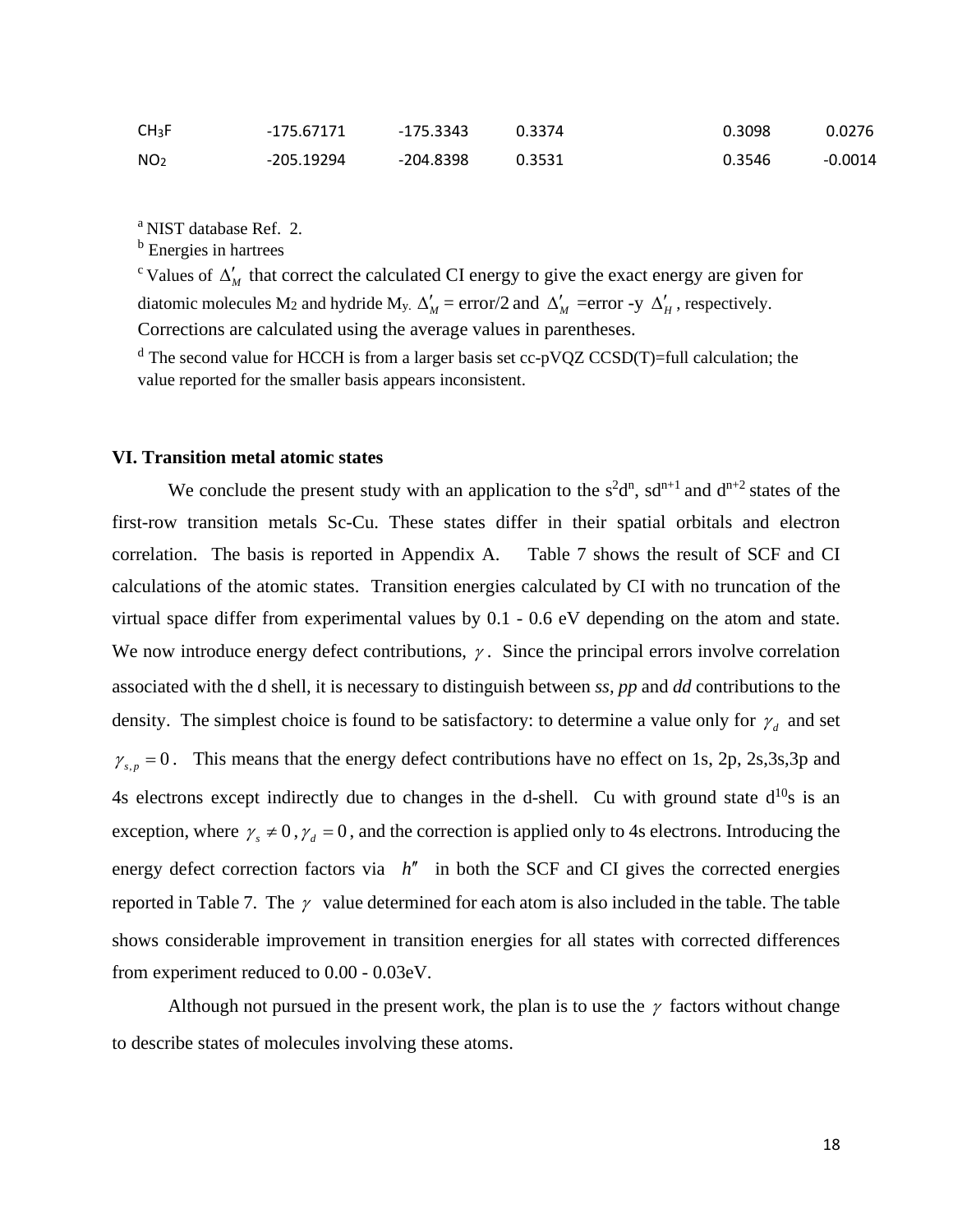Table 7. Transition metal atomic states. Calculated transition energies are compared with spectroscopic values. Initial SCF and CI energies are reported along with recalculated energies from the inclusion of the defect energy correction in both the SCF and CI.

|                                         | Expt.           |              | Calculated (no correction) |             |              | Calculated (includes correction) |             |
|-----------------------------------------|-----------------|--------------|----------------------------|-------------|--------------|----------------------------------|-------------|
|                                         | transition      |              |                            | Transition  |              |                                  | Transition  |
|                                         | energy $(eV)^a$ | <b>SCF</b>   | CI                         | energy (eV) | <b>SCF</b>   | CI<br>$\gamma = 0.009$           | energy (eV) |
| <b>Sc</b>                               |                 |              |                            |             |              |                                  |             |
| $^{2}D$ ds <sup>2</sup>                 |                 | -759.7308    | -759.9525                  |             | -759.7398    | -759.9622                        |             |
| <sup>4</sup> F $d^2s$                   | 1.43            | -759.6909    | -759.8909                  | 1.68        | -759.7085    | -759.9092                        | 1.44        |
| $^{4}F$ d <sup>3</sup>                  | 4.19            | $-759.5657$  | -759.7813                  | 4.66        | -759.5927    | -759.8082                        | 4.19        |
| T <sub>i</sub>                          |                 |              |                            |             |              | $\gamma = 0.0055$                |             |
| ${}^{3}F$ d <sup>2</sup> s <sup>2</sup> |                 | $-848.3992$  | $-848.6197$                |             | $-848.4102$  | $-848.6309$                      |             |
| ${}^5F$ d <sup>3</sup> s                | 0.81            | $-848.3784$  | $-848.5845$                | 0.96        | -848.3949    | $-848.6013$                      | 0.81        |
| ${}^5D$ d <sup>4</sup>                  | 3.57            | $-848.2437$  | $-848.4770$                | 3.88        | $-848.2657$  | $-848.4992$                      | 3.59        |
| V                                       |                 |              |                            |             |              | $\gamma = 0.0016$                |             |
| $^{4}F d^{3}s^{2}$                      |                 | $-942.8716$  | $-943.1042$                |             | -942.8764    | -943.1092                        |             |
| ${}^6D$ d <sup>4</sup> s                | 0.26            | $-942.8663$  | -943.0933                  | 0.30        | -942.8727    | -943.0997                        | 0.26        |
| ${}^{6}S$ d <sup>5</sup>                | 2.51            | $-942.7510$  | -943.0080                  | 2.62        | $-942.7590$  | $-943.0161$                      | 2.53        |
| Cr                                      |                 |              |                            |             |              | $\gamma = 0.0080$                |             |
| ${}^{7}S$ d <sup>4</sup> s <sup>2</sup> | 0.96            | $-1043.3001$ | $-1043.5450$               | 0.76        | $-1043.3321$ | $-1043.5772$                     | 0.97        |
| ${}^5D$ d <sup>5</sup> s                | 0.0             | $-1043.3443$ | $-1043.5728$               | 0.0         | $-1043.3843$ | $-1043.6129$                     | 0.00        |
| ${}^5D$ d <sup>6</sup>                  | 4.39            | $-1043.0974$ | $-1043.4026$               | 4.63        | $-1043.1454$ | $-1043.4506$                     | 4.42        |
|                                         |                 |              |                            |             |              | $\gamma = 0.0020$                |             |
| Mn<br>${}^{6}S$ $d^{5}s^{2}$            |                 |              |                            |             |              |                                  |             |
|                                         |                 | $-1149.8572$ | $-1150.0981$               |             | $-1149.8672$ | $-1150.1077$                     |             |
| ${}^6D$ d <sup>6</sup> s                | 2.11            | -1149.7367   | $-1150.0186$               | 2.16        | $-1149.7488$ | $-1150.0295$                     | 2.13        |
| $^{4}P d^{7}$                           | 6.41            | $-1149.5227$ | $-1149.8575$               | 6.55        | $-1149.5367$ | $-1149.8728$                     | 6.39        |
| Fe                                      |                 |              |                            |             |              | $\gamma = 0.0120$                |             |
| ${}^{5}D \text{ d} {}^{6}s^2$           |                 | $-1262.4359$ | $-1262.7178$               |             | $-1262.5079$ | -1262.7899                       |             |
| ${}^5F$ d <sup>7</sup> s                | 0.86            | $-1262.3671$ | $-1262.6738$               | 1.20        | $-1262.4511$ | $-1262.7578$                     | 0.87        |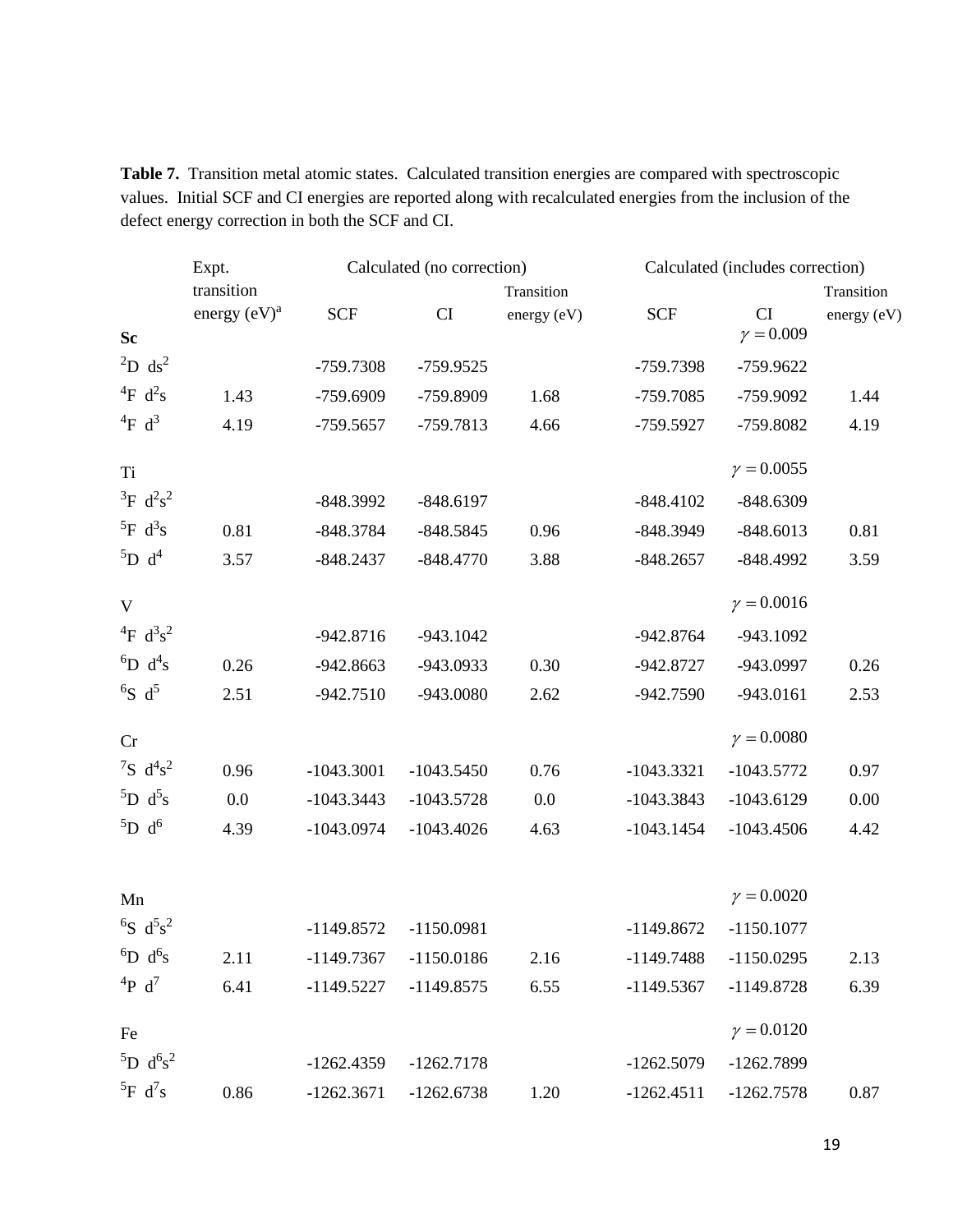| ${}^{3}F$ d <sup>8</sup>    | 4.08  | $-1262.1622$ | $-1262.5443$ | 4.72 | $-1262.2582$ | $-1262.6403$              | 4.07  |
|-----------------------------|-------|--------------|--------------|------|--------------|---------------------------|-------|
| Co                          |       |              |              |      |              | $\gamma = 0.0120$         |       |
| $^{4}F d^{7}s^{2}$          |       | $-1381.4024$ | $-1381.7143$ |      | $-1381.4861$ | -1381.7980                |       |
| $^{4}$ F d <sup>8</sup> s   | 0.43  | $-1381.3410$ | -1381.6869   | 0.75 | -1381.4366   | -1381.7824                | 0.43  |
| $^{2}D d^{9}$               | 3.41  | $-1381.1388$ | $-1381.5643$ | 4.08 | $-1381.2463$ | $-1381.6718$              | 3.43  |
| Ni                          |       |              |              |      |              | $\gamma = 0.0017$         |       |
| ${}^{3}F d^{8}s^{2}$        |       | $-1506.8473$ | $-1507.1861$ |      | $-1506.8605$ | $-1507.1993$              |       |
| ${}^{3}D d^{9}s$            | 0.025 | $-1506.8038$ | $-1507.1836$ | 0.07 | $-1506.8184$ | $-1507.1984$              | 0.025 |
| $^{1}S$ d <sup>10</sup>     | 1.83  | $-1506.6484$ | $-1507.1150$ | 1.94 | $-1506.6649$ | $-1507.1314$              | 1.822 |
| Cu                          |       |              |              |      |              | $\gamma_{\rm s} = 0.0045$ |       |
| ${}^{2}S$ d <sup>10</sup> s |       | $-1638.9402$ | $-1639.3643$ |      | $-1639.0257$ | $-1639.4500$              |       |
| $^{2}D d^{9}s^{2}$          | 1.39  | $-1638.9236$ | -1639.3083   | 1.52 | $-1639.0226$ | -1639.3985                | 1.40  |

#### **VII. Conclusions**

Methods for correcting residual energy errors of configuration interaction (CI) calculations of molecules and other electronic systems are discussed based on the assumption that the energy defect can be mapped onto atomic regions. It is assumed that the initial CI treatment adequately accounts for important non-local correlation contributions. Corrections are based on the premise that missing correlation and basis set contributions are of the same type as occur in smaller systems and can be recovered by understanding energy defects of the smaller systems.

It is shown that corrections determined by calculations only on diatomic and hydride molecules are sufficient to enable the correction of CI energies of larger molecules. This conclusion is supported by CI calculations on a test set of 41 molecules using two methods (inclusion of *h*′′ and the invariant atom simplification) in the limit of a severely truncated virtual space. Both correction methods recover an average of ~98% of the initial energy defect and bring calculated CI energies into close agreement with exact thermodynamic energies. The simplified method is also applied to a NIST compilation of cc-pVTZ CCSD(T)-full coupled calculations that employ a larger basis set and no truncation of the virtual space. The corrections show excellent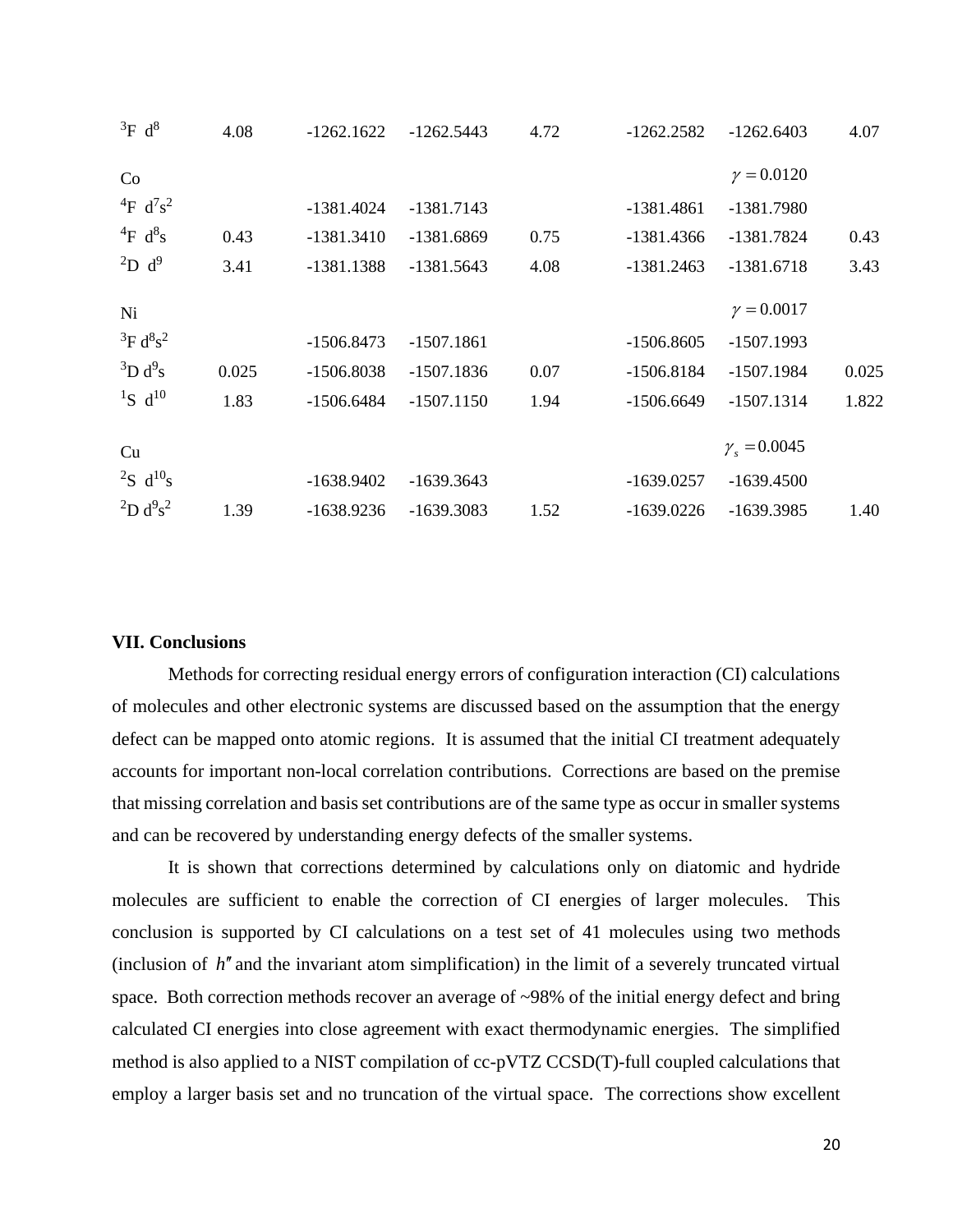consistency and total energies are in very good agreement with experimental values. An extension of the method is applied to  $d^{m}s^{n}$  states of Sc, Ti, V, Mn, Cr, Fe, Co, Ni and Cu, significantly improving the agreement of transition energies with spectroscopic values

The present results are encouraging and suggest that it would be useful to obtain additional data from new electronic structure calculations by routinely adding the invariant atom correction which requires only diatomic and hydride energies. Alternatively, instead of targeting the exact energy, corrections could be determined by the same procedure to estimate the energy of a higherlevel CI treatment starting with a lower-level calculation.

#### **VIII. Appendix**

#### **Basis set**

The basis for each atom is a near Hartree-Fock set of atomic orbitals plus extra two-component sand p-type functions consisting of the two smaller exponent components of the atomic orbital; sets of two-component d and two-component p functions are added for first-row atoms and hydrogen, respectively. The latter d- and p-type functions were optimized by CI calculations on atoms. Orbitals are expanded as linear combinations of Gaussian functions: 1s(10), 2s(5), 2p(6), s′(2),  $s''(1)$ ,  $p'(2)$ ,  $p''(1)$ ,  $d(2)$ , for C,N,O,  $2p(7)$  for F, and 1s(4),  $s(1)$ ,  $p(2)$  for H where the number of Gaussian functions in each orbital is indicated in parentheses. The transition metal basis is 1s(12), 2s(10), 2p(7), 3s(7), 3p(6), 4s(4), 3d(5), d′(4), d"(2), s′(1), s"(1), p′(2), p"(2). No core potentials are used in the present calculations.

#### **Configuration interaction**

All calculations are carried out for the full electrostatic Hamiltonian of the system

$$
H = \sum_{i}^{N} \left[ -\frac{1}{2} \nabla_i^2 + \sum_{k}^{Q} -\frac{Z_k}{r_{ik}} \right] + \sum_{i < j}^{N} r_{ij}^{-1}
$$

A single-determinant self-consistent-field (SCF) solution is obtained initially for each state of interest. Configuration interaction wavefunctions are constructed by multi-reference expansions,<sup>7-</sup> 8

$$
\Psi = \sum_{k} c_k (N!)^{\frac{1}{2}} \det \left( \chi_1^k \ \chi_2^k \dots \chi_N^k \right) = \sum_{k} c_k \Phi_k
$$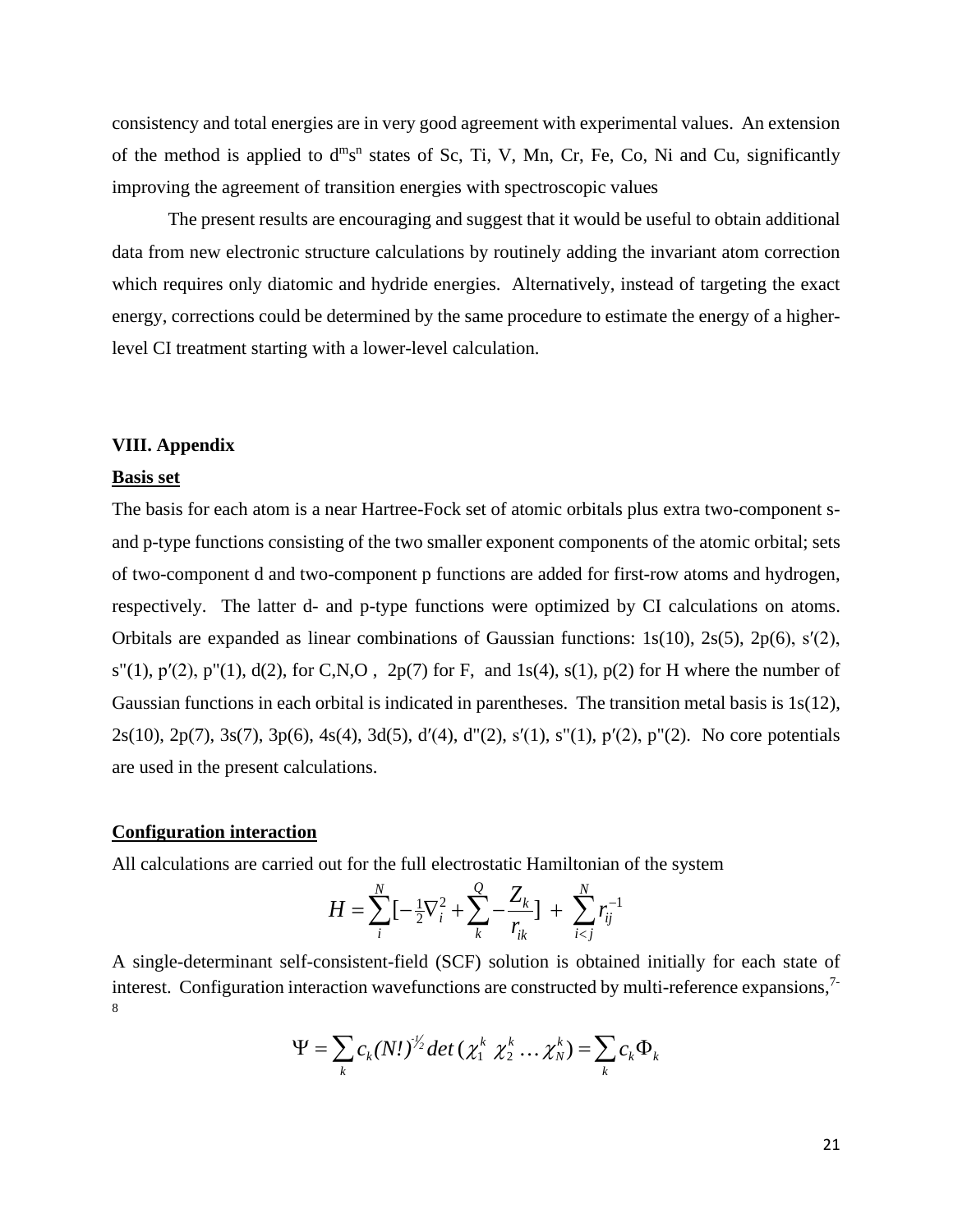In all applications, the entire set of SCF orbitals is used to define the CI active space. Virtual orbitals are determined by a positive ion transformation to improve convergence. Single and double excitations from the single determinant SCF wavefunction,  $\Phi_r$ , creates a small CI expansion,  $\Psi'_r$ ,

$$
\Psi'_{r} = \Phi_{r} + \sum_{ijkl} \lambda_{ijkl} \Gamma_{ij \to kl} \Phi_{r} = \sum_{m} c_{m} \Phi_{m}
$$

The configurations  $\Phi_m$ , are retained if the interaction with  $\Phi_r$  satisfies a relatively large second order energy condition

$$
\frac{\left|<\Phi_m\left|H\right|\Phi_r>\right|^2}{E_m - E_r + \lambda} \ge 10^{-4}
$$

The description is then refined by generating a large CI expansion,  $\Psi_r$  by single and double excitations from all important members of  $\Psi'_r$  to obtain

$$
\Psi_r = \Psi'_r + \sum_m \left[ \sum_{ik} \lambda_{ikm} \Gamma_{i \to k} \Phi_m + \sum_{ijkl} \lambda_{iklm} \Gamma_{ij \to kl} \Phi_m \right]
$$

where  $\Phi_m$  is a member of  $\Psi'_r$  with coefficient > 0.01. Typically,  $\Psi'_r$  contains 200-400 dets. We refer to this expansion as a multi-reference CI. The additional configurations are generated by identifying and retaining all configurations,  $\Phi_{_m}$  , that interact with  $\Psi_{_r}^\prime$  such that

$$
\frac{|\langle \Phi_m | H | \Psi'_r \rangle|^2}{E_m - E_r + \lambda} \ge 10^{-6}
$$

For the molecules investigated, approximately  $10^5$ - $10^6$  determinants occur in the final CI expansion, and the expansion can contain single through quadruple excitations from an initial representation of the state  $\Phi_r$ . The contribution of determinants not explicitly included along with size consistency corrections are estimated by perturbation theory. The value of  $\lambda$  is determined so that the second order perturbation energy matches the CI value if first order coefficients

$$
c_m = \frac{-\langle \Phi_m | H | \Psi'_r \rangle}{E_m - E_r + \lambda}
$$

are used for determinants in the CI calculation.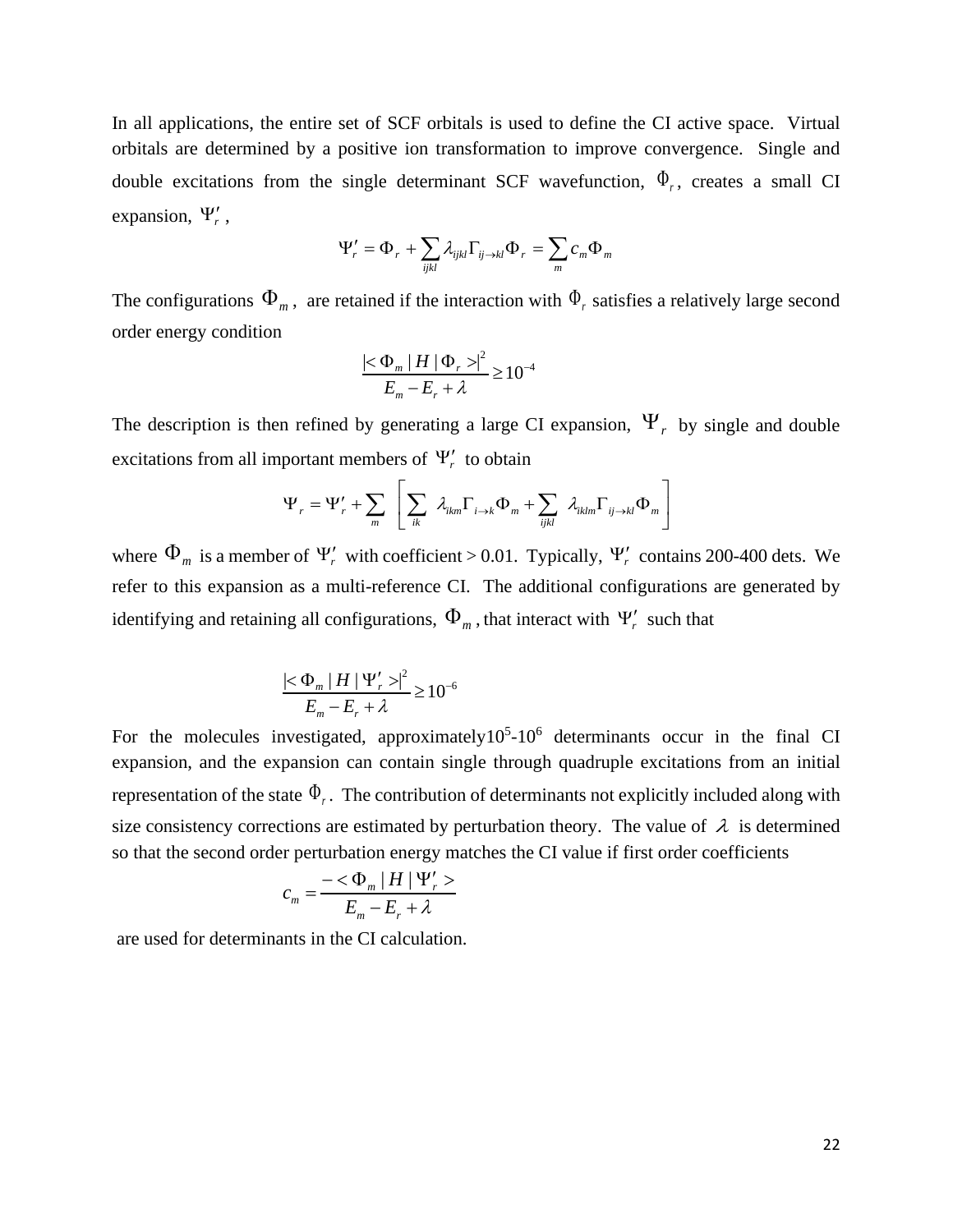|                                      | Atomizaton  | <b>ZPE</b>         | integrated            | Exact        | Exact       |
|--------------------------------------|-------------|--------------------|-----------------------|--------------|-------------|
|                                      | energy      | $cm-1$             | Cp                    | energy       | atomization |
|                                      | vibrational |                    | kJ                    | hartree      | incl ZPE    |
|                                      | kJ          |                    |                       |              | hartree     |
|                                      |             |                    | 6.197                 |              |             |
| $\mathcal{C}$                        |             |                    | 6.536                 | $-37.85577$  |             |
| ${\bf N}$                            |             |                    | 6.197                 | $-54.61160$  |             |
| $\mathbf O$                          |             |                    | 6.725                 | $-75.10980$  |             |
| ${\bf F}$                            |             |                    | 6.518                 | -99.80707    |             |
| H                                    |             |                    | 6.197                 | $-0.50000$   |             |
| H <sub>2</sub>                       | 432.1       | 2179.3             | 8.468                 | $-1.17447$   | 0.17447     |
| C <sub>2</sub>                       | 600         | 914                | 10.169                | $-75.94423$  | 0.23269     |
| CH <sub>4</sub>                      | 1642        | 9480               | 10.016                | $-40.52437$  | 0.66860     |
| N <sub>2</sub>                       | 941.6       | 1165               | 8.670                 | $-109.58714$ | 0.36394     |
| NH <sub>3</sub>                      | 1157.9      | 7214.5             | 10.043                | $-56.58549$  | 0.47389     |
| O <sub>2</sub>                       | 493.7       | 778                | 8.680                 | $-150.41118$ | 0.19159     |
| H <sub>2</sub> O                     | 917.8       | 4504               | 9.905                 | -76.47989    | 0.37009     |
| F <sub>2</sub>                       | 154.5       | 447                | 8.825                 | -199.67501   | 0.06088     |
| HF                                   | 566.6       | 1980.7             | 8.599                 | $-100.53190$ | 0.22483     |
| $C_2H_4$                             | 2225.5      | 10784.7            | 10.518                | -78.60833    | 0.89679     |
| $C_2H_2$                             | 1626.5      | 5660.5             | 10.009                | $-77.35683$  | 0.64529     |
| $C_2H_6$                             | 2787        | 15853.5            | 11.884                | $-79.84529$  | 1.13375     |
| CO                                   | 1071.80     | 1071.6             | 8.671                 | -113.37868   | 0.41311     |
| H <sub>2</sub> CO                    | 1495        | 5643.5             | 10.020                | $-114.56070$ | 0.59513     |
| <b>HCN</b>                           | 1265.7      | 3412.5             | 9.235                 | -93.46499    | 0.49763     |
| NO                                   | 627.1       | 938                | 9.192                 | $-129.96452$ | 0.24312     |
| $C_6H_6$                             | 5463        | 21392.5            | 14.331                | $-232.31284$ | 2.17822     |
| $C_4H_4N_2$                          | 4488        | 16307.5            | 15 <sup>e</sup>       | $-264.42425$ | 1.77798     |
| $C_5H_5N$                            | 5005.7      | 18909.2            | 15 <sup>e</sup>       | $-248.37746$ | 1.98701     |
| NH <sub>2</sub> CH <sub>2</sub> COOH | 3885        | 17107 <sup>b</sup> | 15 <sup>e</sup>       | $-284.59469$ | 1.55195     |
| $C_6H_5NH_2$                         | 6211.7      | 24527 <sup>c</sup> | $16.184$ <sup>e</sup> | $-287.71772$ | 2.47150     |
| <b>FHCO</b>                          | 1639.8      | 4449.6             | 10.02 <sup>e</sup>    | -213.91366   | 0.64102     |
| $CF_2CH_2$                           | 2338.5      | 7805               | 12.048                | $-277.25192$ | 0.92625     |

# **Experimental thermodynamic data from NIST compilation** <sup>a</sup>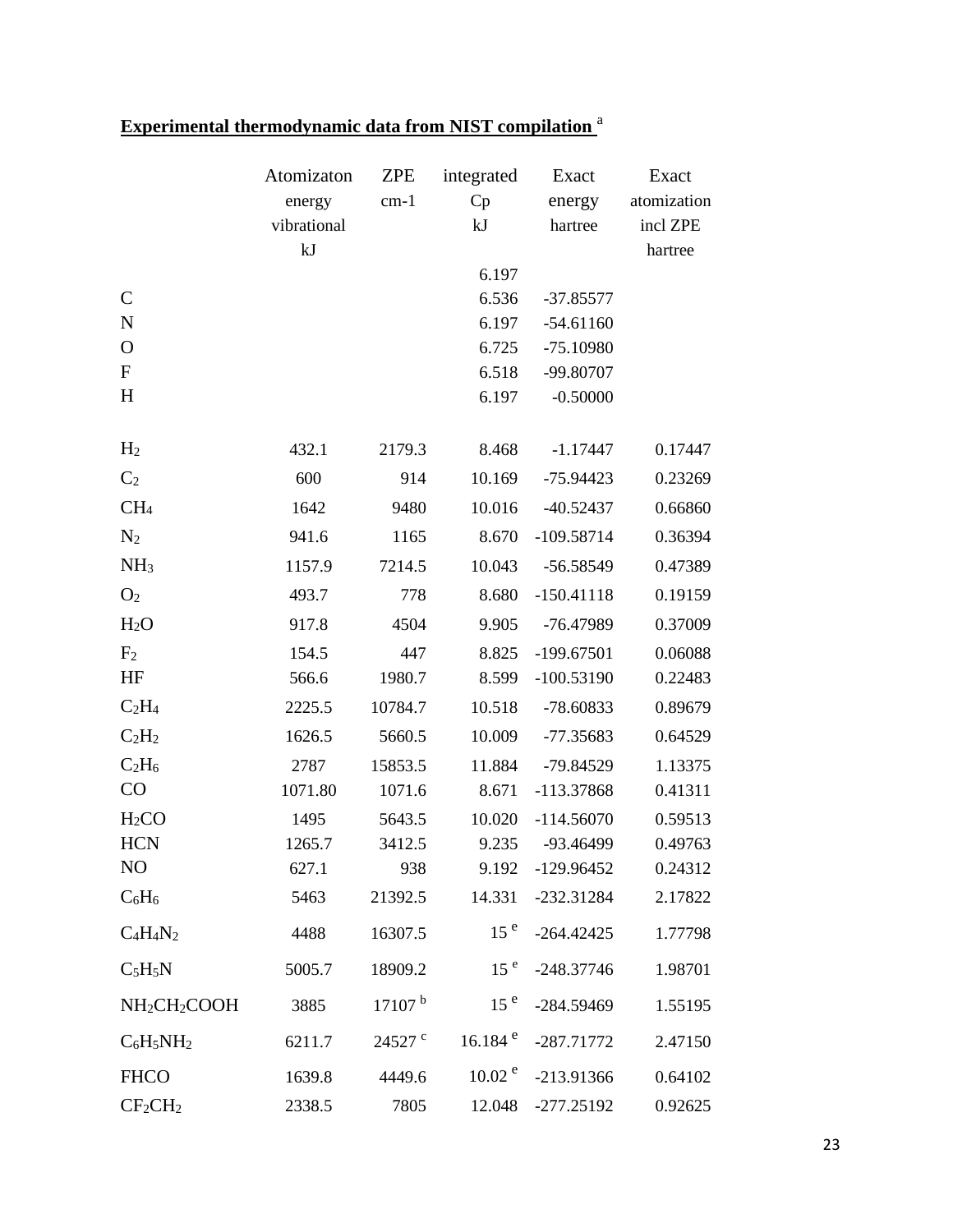|         |                      |                       |              | 2.20881      |
|---------|----------------------|-----------------------|--------------|--------------|
| 2554.5  | 7868                 | 13.673                | -227.93995   | 1.00881      |
| 4016.5  | 17998.5              | 15.134                | $-156.03489$ | 1.61181      |
| 3182.50 | 16968.4              | 14.126                | $-155.11080$ | 1.28946      |
| 3977.4  | 14918.5              | 12.347                | $-230.11576$ | 1.58288      |
| 5953.7  | $21798$ <sup>d</sup> | $16.184$ <sup>e</sup> | $-307.60522$ | 2.36080      |
| 1055.5  | 5561.5               | 11.158                | $-151.64696$ | 0.42736      |
| 1154.7  | 5947.7               | 9.997                 | $-110.69009$ | 0.46690      |
| 1696.4  | 11204.9              | 11.449                | $-111.92037$ | 0.69718      |
| 823.7   | 2875                 | 9.942                 | $-130.54823$ | 0.32683      |
| 1253.3  | 4241.2               | 11.597                | $-205.82788$ | 0.49668      |
| 1598.00 | 2508                 | 9.365                 | $-188.69544$ | 0.62007      |
| 1050.3  | 1503.3               | 10.353                | -237.87679   | 0.40689      |
| 374.60  | 1110                 | 10.895                | $-274.87167$ | 0.14774      |
| 1683.5  | 8376                 | 10.135                | $-139.84221$ | 0.67937      |
| 634.2   | 2916.8               | 10.088                | $-175.67171$ | 0.25484      |
| 1848.8  | 5457.5               | 11.565                | -338.50601   | 0.72904      |
| 927.70  | 1843                 | 10.186                | $-205.19294$ | 0.36174      |
|         | 5580.2               | 19663.5               | 16.184       | $-331.65050$ |

<sup>a</sup> Ref. 2  $\mathrm{^{b}CCp}VDZ$  scaled  $\mathrm{^{c}SDCI}$  6-31G\* scaled  $\mathrm{^{d}CC}$  6-31G\* scaled

<sup>e</sup> Estimated from molecules with similar structure.

# **Data Availability**

Data used in this work are available on request.

# **References**

1. Shavitt, Isaiah; Bartlett, Rodney J. (2009). Many-Body Methods in Chemistry and Physics: MBPT and Coupled-Cluster Theory. Cambridge University Press. [ISBN](https://en.wikipedia.org/wiki/International_Standard_Book_Number) [978-0-521-81832-2](https://en.wikipedia.org/wiki/Special:BookSources/978-0-521-81832-2)

**2.** NIST Computational Chemistry Comparison and Benchmark Database**,** NIST Standard Reference Database Number 101**,** Release 21, August 2020, Editor: Russell D. Johnson III http://cccbdb.nist.gov/ DOI:10.18434/T47C7

Kramida, A., Ralchenko, Yu., Reader, J., and NIST ASD Team (2021). *NIST Atomic Spectra Database* (ver. 5.9), [Online]. https://physics.nist.gov/asd [2022, May 5]. National Institute of Standards and Technology, Gaithersburg, MD. DOI: https://doi.org/10.18434/T4W30F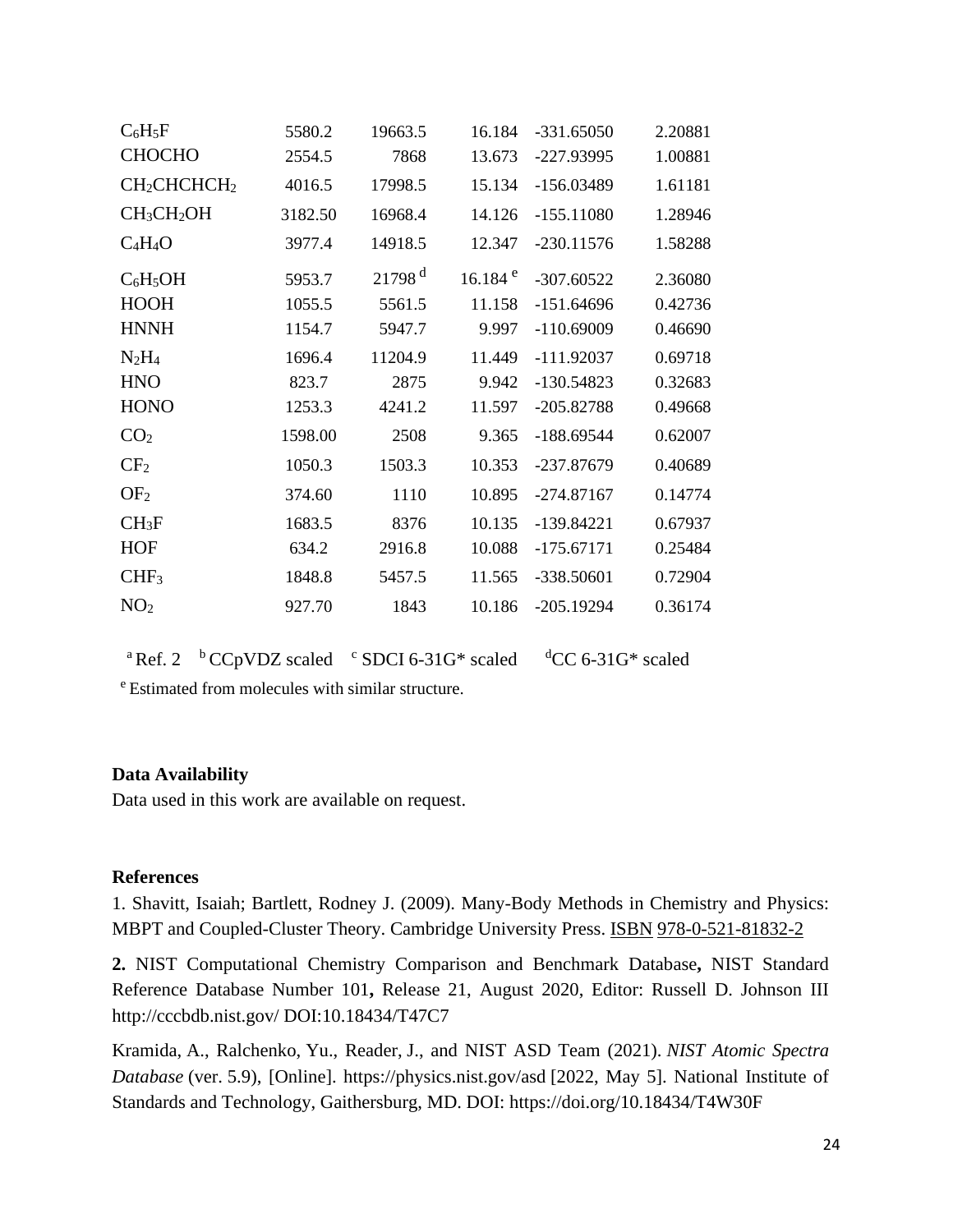3. A Pipano and I. Shavitt, Intern. J. Quantum Chern. 2, 741 (1968); Z. Gershgorn and I. Shavitt, ibid. 2, 751 (1968).

4. Werner Kutzelnigg and Pasquale von Herigonte, Electron correlation at the dawn of the 21*st* century, in Advances in Quantum Chemistry, Volume 36, Pages 185-229 (2000).

5. Jerry L. Whitten, J. Chem. Phys. 153, 244103 (2020). doi: 10.1063/5.0031279.

6. Jiří Čížek, J. Chem. Phys., 45, 4256, (1966).

7. J. Paldus (2005). "The beginnings of coupled-cluster theory: an eyewitness account". In Dykstra, C. Theory and Applications of Computational Chemistry: The First Forty Years. Elsevier B.V. p. 115.

8. S. Bennie, M Van der Kamp, R Pennifold, M Stella, F. Manby and A. Mulholland, J. Chem. Theory Comp., 12, 2689 (2016).

9. J. L. Whitten and M. Hackmeyer, J. Chem. Phys. 51, 5584 (1969); B. N. Papas and J. L. Whitten, J. Chem. Phys., 135, 204701 (2011).

10. R. J. Buenker and S. D Peyerimhoff, Theor Chim Acta, 35, 33 (1974).

11. Stefano Evangelisti, Jean-Pierre Daudey, Jean-Paul Malrieu, Chemical Physics, 75, 91, 1983.

12. J. E Subotnik and M. Head-Gordon, J. Chem. Phys., 123, 064108 (2005); 122, 034109 (2005).

13. H. J. Werner and W. Meyer, *J. Chem. Phys.,* **73***,* 2342 (1980).

14. P Pulay, S. Saebo, and W. Meyer, J. Chem. Phys., 81, 1901-5 (1984).

15. S. Saebo and P. Pulay, Chem. Phys. Lett. 113, 13 (1985). S. Saebo and P. Pulay, Fourth-Order MollerPlesset Perturbation Theory in the Local Correlation Treatment, I. Theory, J. Chem. Phys. 86, 914 (1987); II. Results, J. Chem. Phys., 88, 1884 (1988).

16. S. Saebo and P. Pulay, A low-scaling method for second order Møller-Plesset calculations, J. Chem. Phys., 115, 3975 (2001).

17. Filipp Furche, Reinhart Ahlrichs, Christof Hättig, Wim Klopper, [Marek Sierka,](https://onlinelibrary.wiley.com/action/doSearch?ContribAuthorStored=Sierka%2C+Marek)and Florian Weigend, WIREs Computational Molecular Science, John Wiley & Sons, Ltd. (2013).

18. Peter Pulay, , Chemical Physics Letters, 100, 151 (1983).

19. R. A Friesner, R. B Murphy, M. D. Beachy, M. N. Ringnalda, W. T Pollard, B. D. Dunietz and Y. X. Cao, J. Phys. Chem. A, 103, 1913 (1999).

20. P. Y Ayala and G. E. Scuseria, J. Chem. Phys., 110, 3660 (1999)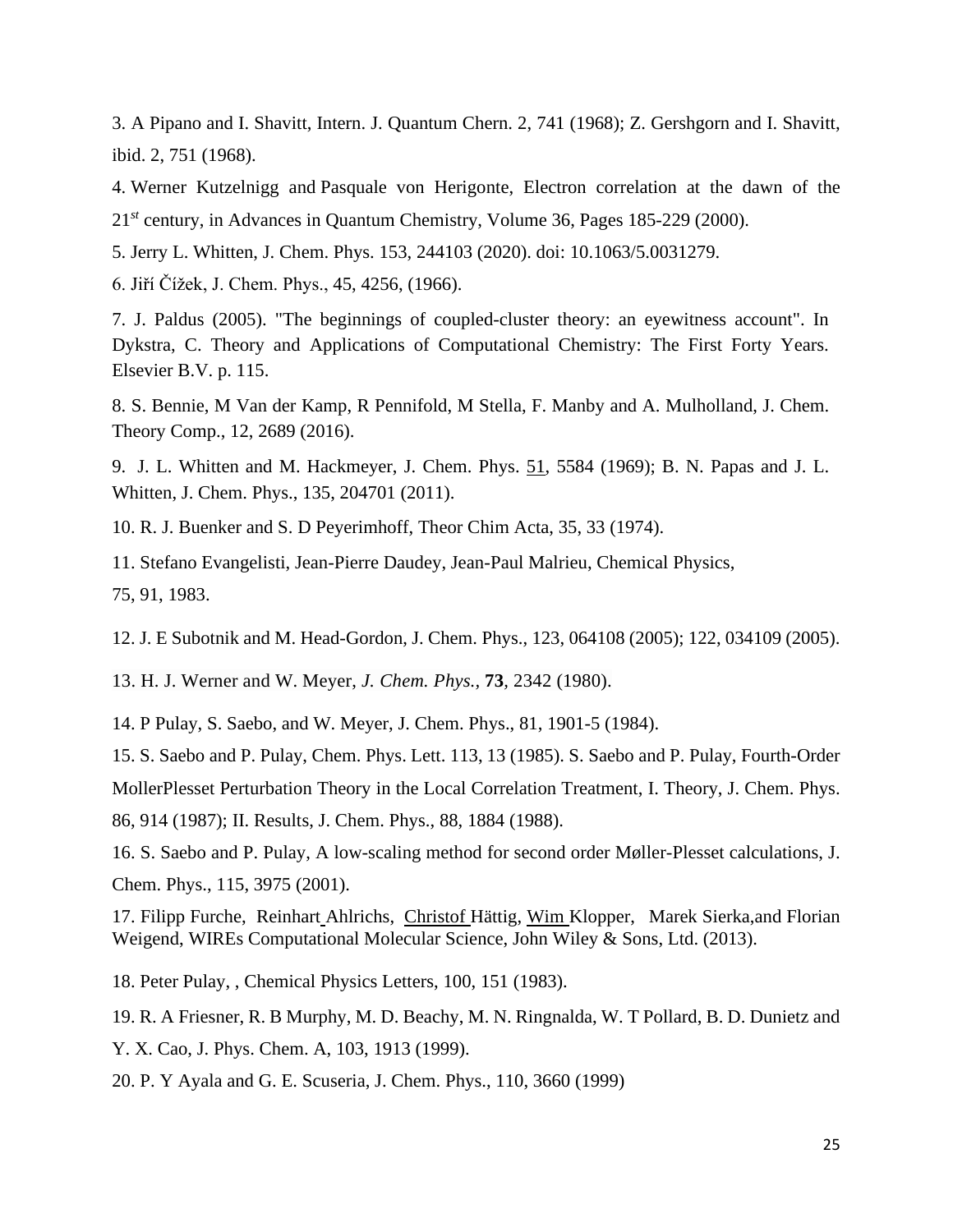21. For early work on electron correlation functionals for molecules see: G. C. Lie and E. Clementi, J. Chem. Phys., 60, 1288 (1974); Enrico Clementi, Subhas J. Chakravorty, J. Chem. Phys., 93, 2591 (1990).

22. G. E Scuseria and P. Y., Ayala, J. Chem. Phys., 111, 8330 (1999).

23. J.E. Deustua, I. Magoulas, J. Shen and P. Piecuch, J. Chem. Phys., *149,* 151101 **(2018)**; J.E. Deustua, S.H. Yuwono, J. Shen and P. Piecuch, J. Chem. Phys*., 150,* 111101 **(2019).**

24. Devin A. Matthews, Lan Cheng, Michael E. Harding, Filippo Lipparini, Stella Stopkowicz, Thomas-C., Szalay Jagau, G. Péter, Jürgen Gauss and John F Stanton, J. Chem. Phys., 152, 214108 (2020).

25. C. Song and T. J. Martinez 152, 234113 (2020); B. S. Fales and T. J. Martinez, J. Chem. Phys., 152, 164111 (2020).

26. B. Scott Fales and Todd J. Martínez, J. Chem. Theory Comput*.*, 16, 3, 1586–1596 (2020).

27. Thierry Leininger, Hermann Stoll, Hans-Joachim Werner and Andreas Savin, Chemical Physics Letters, 275, 151 (1997).

28. W. Meyer, J. Chem. Phys. 58, 1017 (1973).

29. R. K. Kathir, Coen de Graaf, Ria Broer, Remco W. A. Havenith, and J. Chem. Theory Comput., 16, 2941 (2020).

30. Jerry L Whitten, J. Chem. Phys. 146, 064113 (2017).

31. Jerry L Whitten, Phys. Chem. Chem. Phys., 21, 21541 (2019).

32. Clyde Edmiston and Klaus Ruedenberg, Reviews of Modern Physics, 35, 457 (1963).

33. J. M. Foster and S. F Boys, Reviews of Modern Physics, 32, 300 (1960).

34. J. L. Whitten and H. Yang Int. J. Quantum Chem.: Quantum Chemistry Symposium, 29, 41- 47 (1995).

35. Susi Lehtola and Hannes Jónsson, J. Chem. Theory and Comput., 9, 5365–5372 (2013).

36. Ida-Marie Høyvik, Branislav Jansik and Poul Jørgensen, J. Chem. Theory and Comput., 8, 3137 (2012).

37. See for example: J. L. Whitten and H. Yang, Surface Science Reports, 24, 55-124 (1996) and Brian N. Papas and Jerry L. Whitten, Int. J. Quantum Chemistry, 110, 3072–3079 (2010) and references contained therein.

38. Ahmet Alturn, Robert Izsak and Givanni Bistoni, Int. J. Quantum Chemistry (2020) e26339.